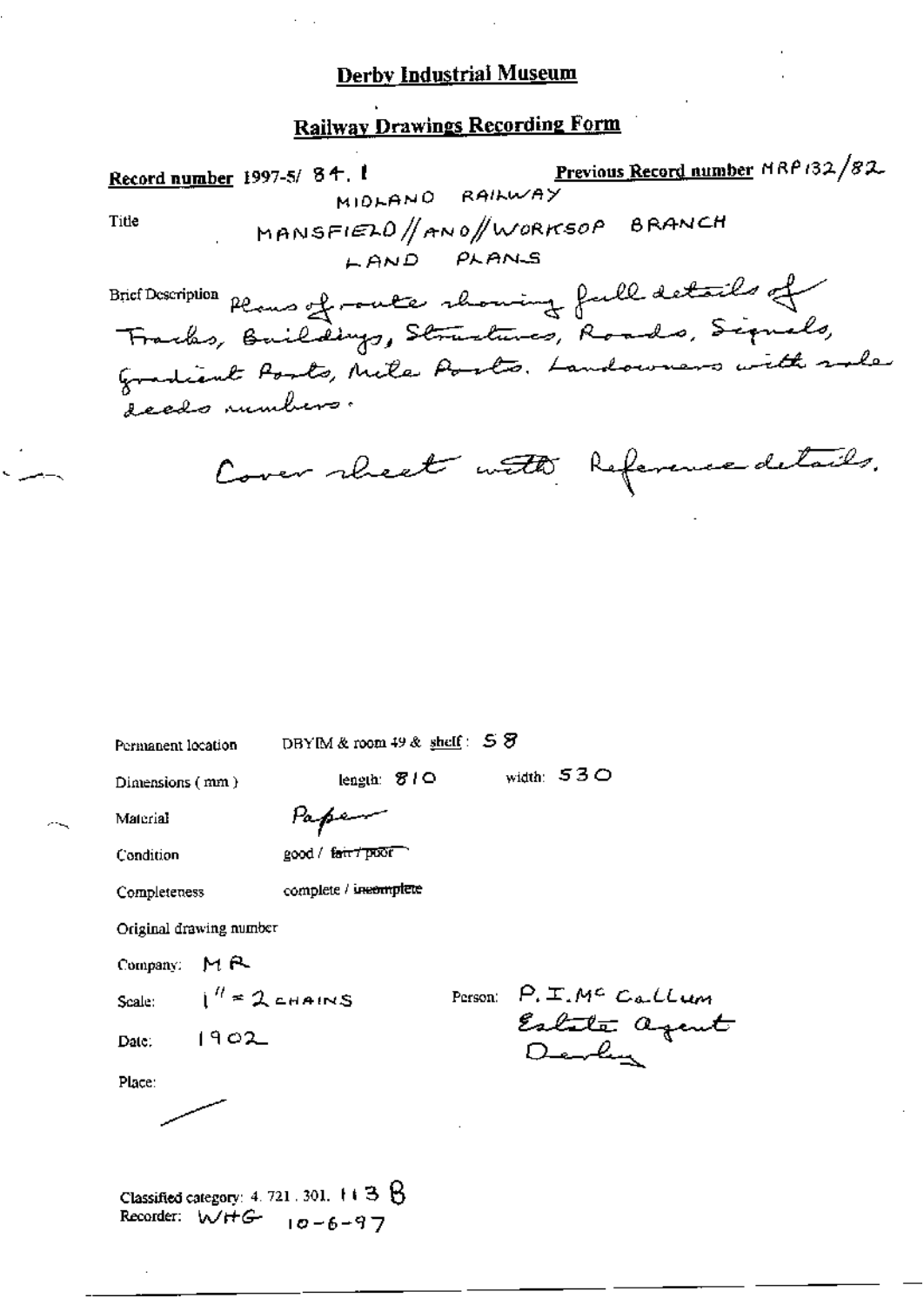# **Railway Drawings Recording Form**

Previous Record number HRP 132/82 Record number 1997-5/84.2 MIDLAND RAILWAY MANSFIELD/ANO/WORKSOP BRANCH Title LAND PLANS Brief Description plans of route showing full details of Tracks, Buildings, Structures, Roads, Signals, Gradiant Ports, Mite Ports. Landowners with rale deeds numbers. Parcile and Township of Mansfield, County of Noltingham Landowners - J. Clarke show Clarke This Ferry, William Bingham, RC Lindley Fusters, Marg Walker, John Carl, R Hodgkinson, TOrton& Devisees, WOAMaltty, Exec of Publister, AJ Cursham, WWarren, Edwin Eddison, James Bownes, W Silly SWard, kno Scott Tranteas, George Beale, The Mausfield Improvement Commissioners,  $P. T. O.$ DBYIM & room 49 & shelf: 58 Permanent location width:  $530$ length: 810 Dimensions (mm)  $P_{\alpha}$ per Material  $good /$   $hat$   $poor$ Condition complete / incomplete Completeness Original drawing number Sheet ( Company: MR  $I^H = 2$  chains Person:  $P_{i}$  I,  $M^{c}$  Callum Scale: Estate agent Date:  $(902$ Devlin Place: Mansfield<br> $16\frac{1}{2}MP - 174MP$ Classified category: 4, 721, 301, 11 3 B

Recorder:  $WHF$   $10-6-97$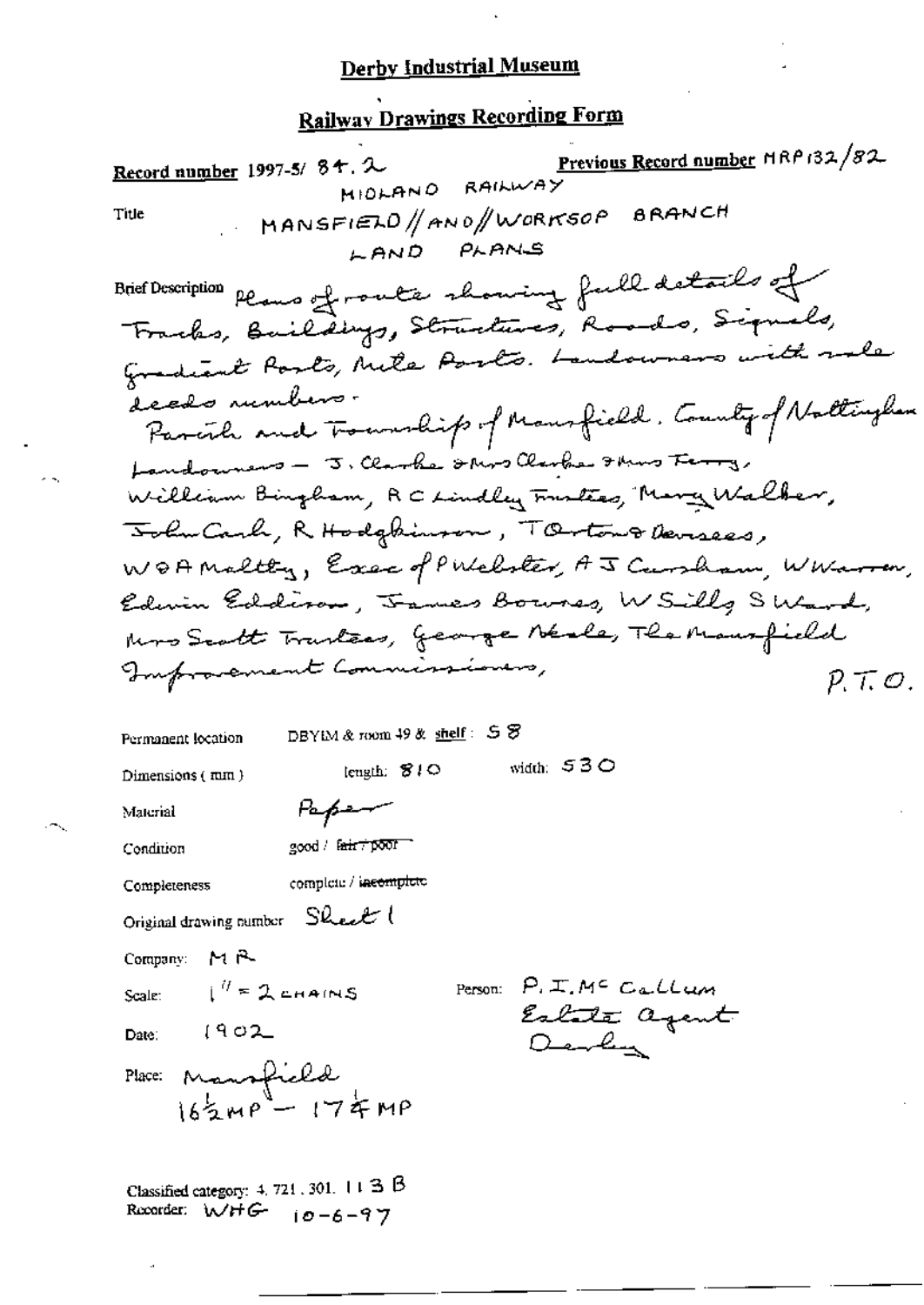# **Railway Drawings Recording Form**

Previous Record number MRP132/82 Record number 1997-5/84.3 MIDLAND RAILWAY MANSFIELD/ANO/WORKSOP BRANCH Title LAND PLANS Plans of route showing full details of **Brief Description** Franks, Buildings, Structures, Roads, Signals, Gradient Parts, Nite Ports. Landowners with rale -<br>decolo numbers -Parish of Mansfield. Country of Nattingham Landoumers - Governous of Manufaeld grammer School, George Green, Monsfield Corporation, Clementina M. Orton, Charles & Mrs Revel, Solomon Forter Trustees, Henry Alsop, John Twellwage, James Fox, Clookeshindly Trastees, James Collison, Hannah Lindley, Marsfield Improvement Eliza & James Stevenson, hole & Rertland & Trustees, Brunts Charity Trustees, Bellings Charity Trustees P.T.O. DBYIM & room 49 & shelf:  $58$ Permanent location width:  $530$ length: 810 Dimensions (mm) Papam Material good / fair / poor Condition complete / incomplete Completeness Original drawing number  $\text{Black } 2$ Company:  $M R$ Scale:  $i'' = 2$  chains Person:  $P, \pm, M^c$  Callum Estate agent Date:  $[902]$ Devly Place: Maurfrell  $1744P - 18MP$ Classified category:  $4.721$ , 301, 11 3  $\beta$ 

Recorder:  $W + G - 10 - 6 - 97$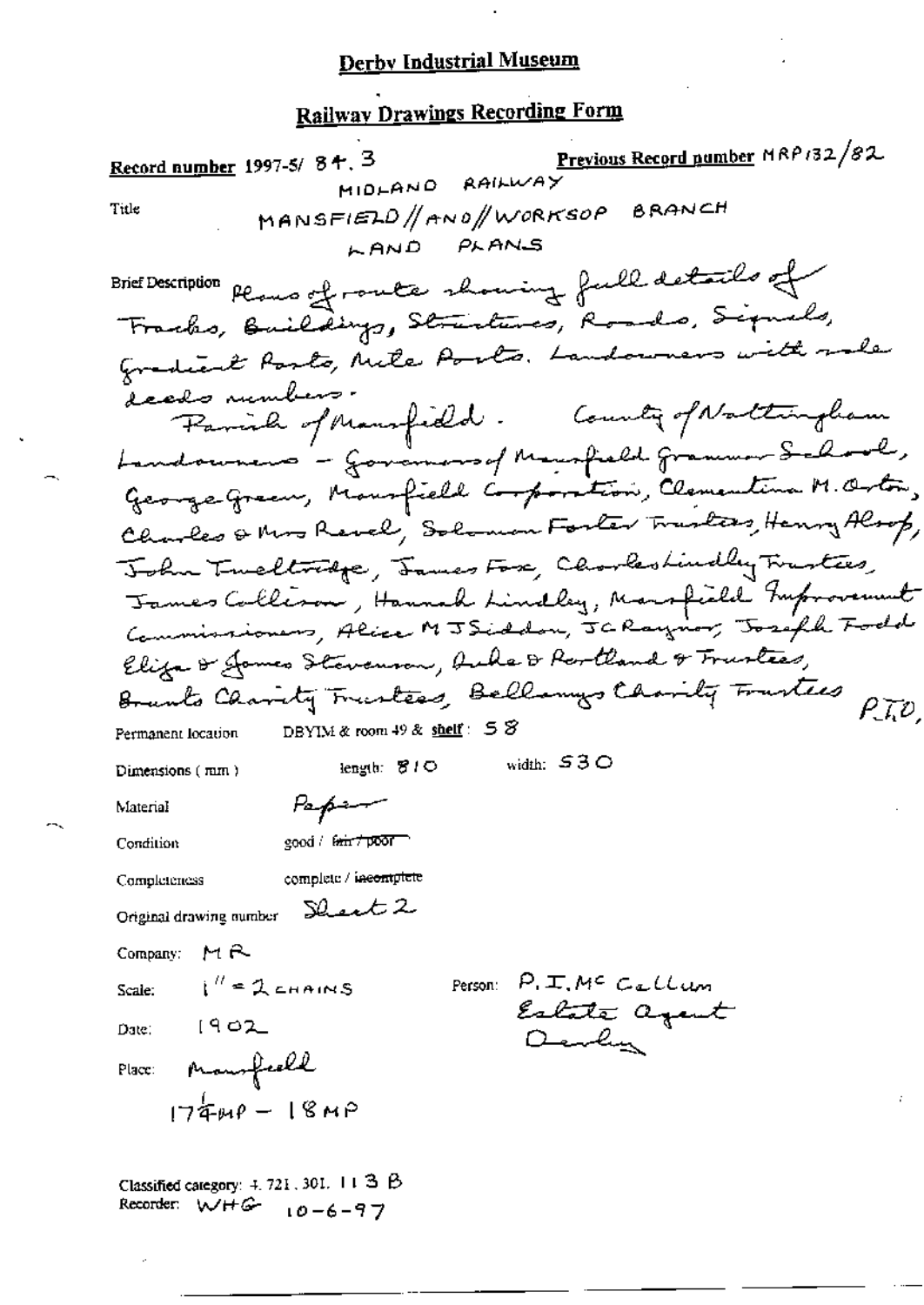# Railway Drawings Recording Form

Previous Record number MRP 132/82 Record number 1997-5/ 34.4 MIDLAND RAILWAY MANSFIELD//ANO//WORKSOP BRANCH Title LAND PLANS Brief Description plans of router showing full details of Tracks, Baildings, Stractures, Roads, Signals, Gradient Parts, Nite Ports. Landowners with role access rumbers. County of Nottingham Parish of Mansfeeld and Mansfeeld Woodhouse Landowners - Alice MJ Siddom, Thomas & Serah Brooke James & Arro Newton, William Birch, Edward Hallam Edward Flores Coke, Joseph Summer Housley, Ducha of Rookland Trustees. DBYIM & room 49 & shelf:  $58$ Permanent location width:  $530$ length: SIO Dimensions (mm) Paper Material Condition good / term poor complete / incomplete Completeness Sheet 3 Original drawing number Company: MR  $1'' = 2$  crains Person:  $P_1 \mathcal{I}$ , M<sup>c</sup> Callum Scale: Estate agent Date:  $[902]$ Darly Place; Mansfield Woodbowe Station<br>Strenwood Colliery  $18MP - 18 = MP$ 

Classified category: 4, 721, 301,  $\pm 1$  3  $\%$ Recorder:  $WHG = 10 - 6 - 97$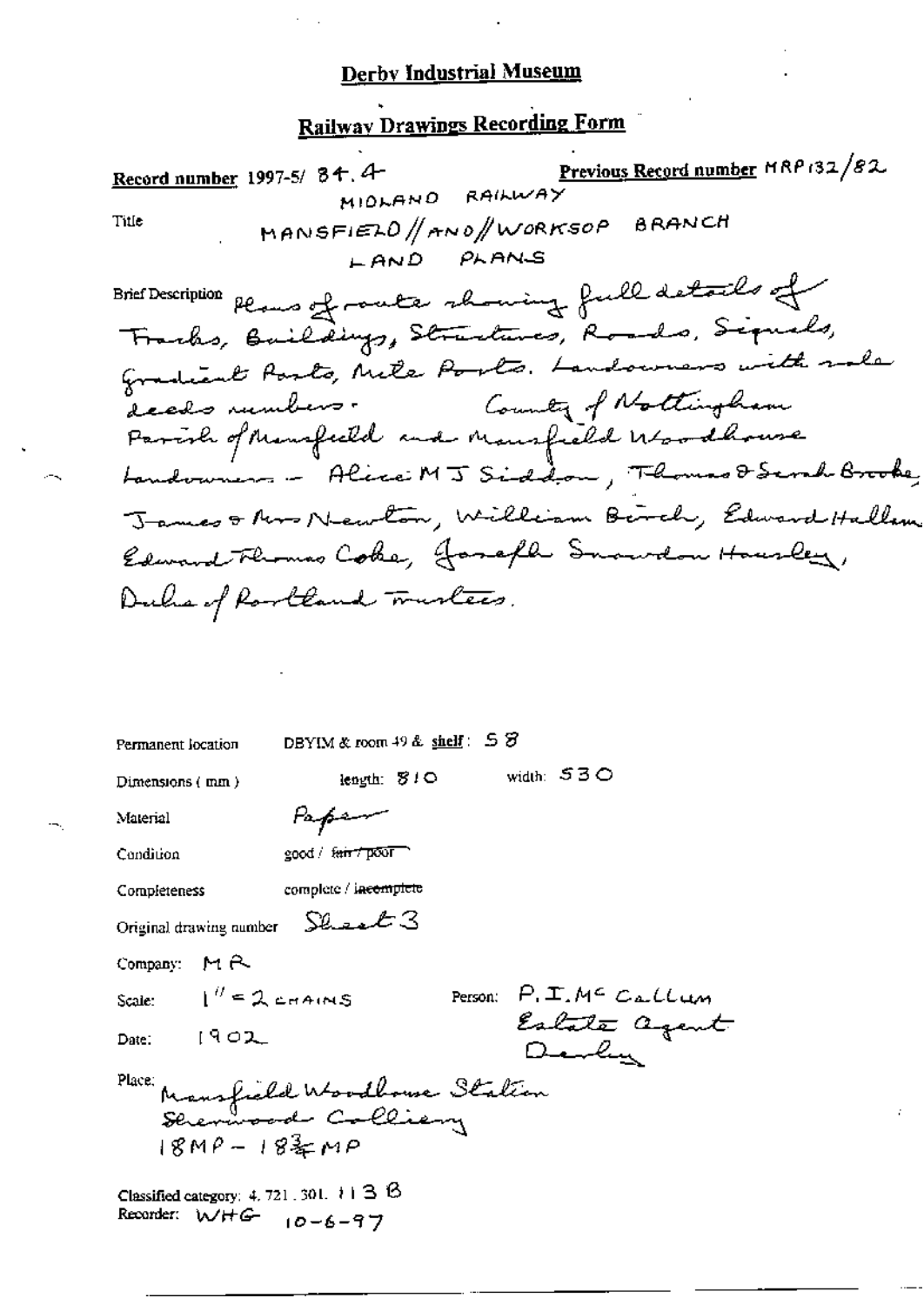# **Railway Drawings Recording Form**

Previous Record number MRP 132/82 Record number 1997-5/84.5  $MIDLANO$  RAILWAY MANSFIELD/ANO/WORKSOP BRANCH Title LAND PLANS Brief Description plans of route showing full details of Fracks, Buildings, Stractures, Roads, Signals, Gradient Posts, Mile Posts. Landowners with sale deeds runbers. County of Nottingham Parish of Mansfield Woodhouse. Landouners - Thomas & Sanah Brooks, Samuel Comos Renallston, John Beardell, William Booth Trustees, Miss Ann Minnitt & Mr Dars Good Tracters, Edmund H Sydes, Francis Hall, Duke of Partland Trustees, Richard & Mrs Sylves DBYIM & room 49 & shelf:  $58$ Permanent location width:  $530$ length: 810 Dimensions (mm) Paper Material Condition  $good / 4 \pi \rightarrow 7000$ complete / incomplete Completeness Original drawing number Sheet 4 Company: MR  $1'' = 2$  chains

Scale:

Date:  $1902$ 

Person:  $P, \pm, M^c$  Callum Estate agent Devly

Place: Maurfield Whomallowse -Recarley Trunction  $18\frac{3}{4}$ MP -  $19\frac{1}{2}$ MP

Classified category: 4, 721, 301,  $113.6$ Recorder:  $WHC$   $(0-6-97)$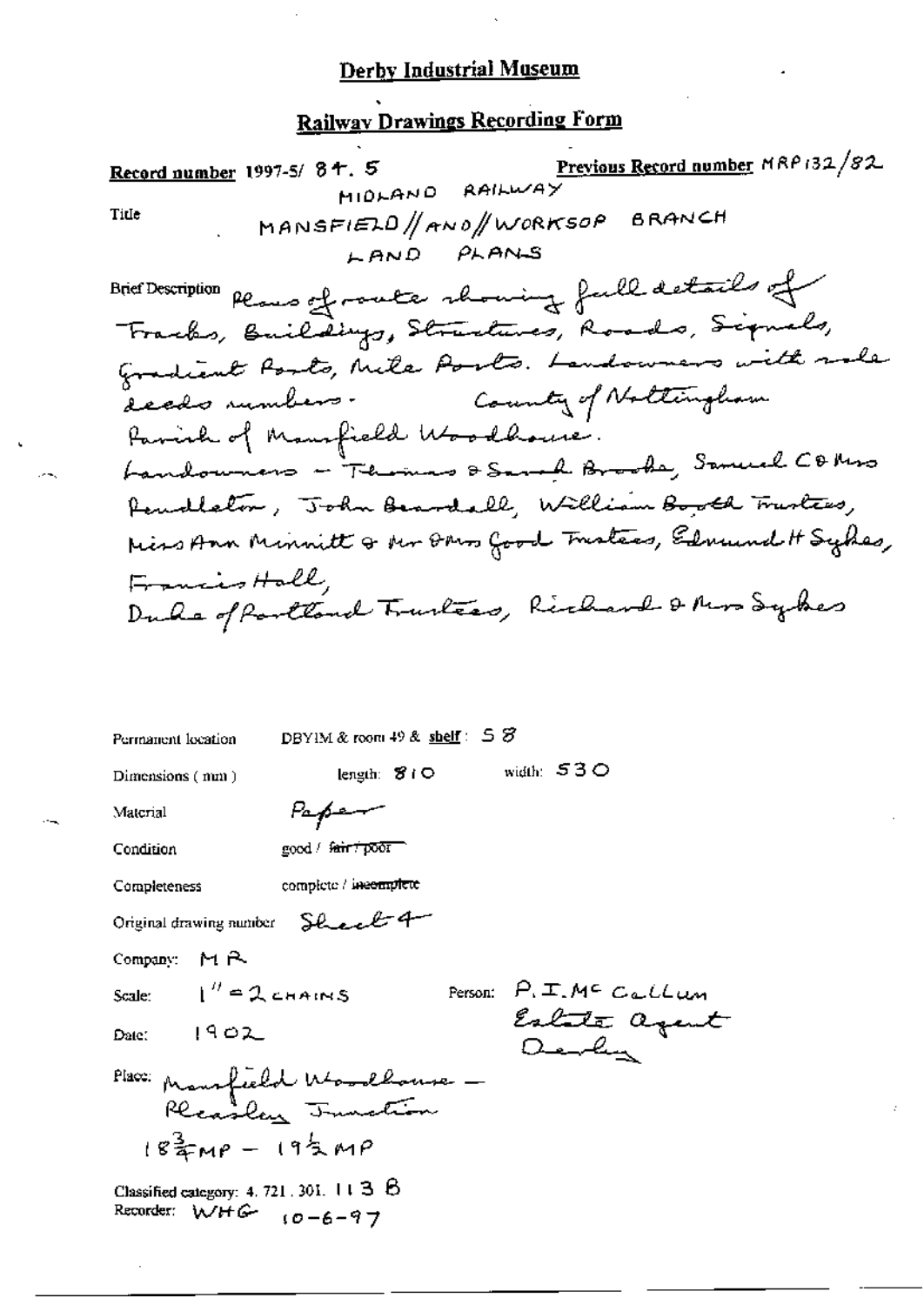### **Railway Drawings Recording Form**

Record number 1997-5/84.6 Previous Record number MRP 132/82  $HIDLANO$   $RAIWWAY$ Title MANSFIELD/ANO/WORKSOP BRANCH LAND PLANS Brief Description plans of route showing full details of<br>Tracks, Baildings, Structures, Roads, Signals, **Brief Description** Gradient Parts, Mile Posts. Landowners with sale deeds rumbers.<br>County of Nottingham. County of Derby Parish of Mansfeeld Woodhouse Landoumer - Francis Hall

| Permanent Iocation                              | DBYIM & room 49 & shelf: 5 S |                            |                                       |
|-------------------------------------------------|------------------------------|----------------------------|---------------------------------------|
| Dimensions (mm)                                 |                              | length: $810$ width: $530$ |                                       |
| Material                                        | tapen                        |                            |                                       |
| Condition                                       | good / fair 7 poor           |                            |                                       |
| Completeness                                    | complete / incomplete        |                            |                                       |
| Original drawing number $\,$ Second $\,$ S $\,$ |                              |                            |                                       |
| Company: M.A.                                   |                              |                            |                                       |
| Scale: $1'' = 2$ chains                         |                              |                            |                                       |
| Date: 19 <i>0</i> 2                             |                              |                            | Person: P.I.MC Callum<br>Estate agent |
| Place:                                          |                              |                            |                                       |
| $MP192 - MP202$                                 |                              |                            |                                       |
|                                                 |                              |                            |                                       |

Classified category: 4, 721, 301, 11  $36$ Recorder: WHG  $10 - 6 - 97$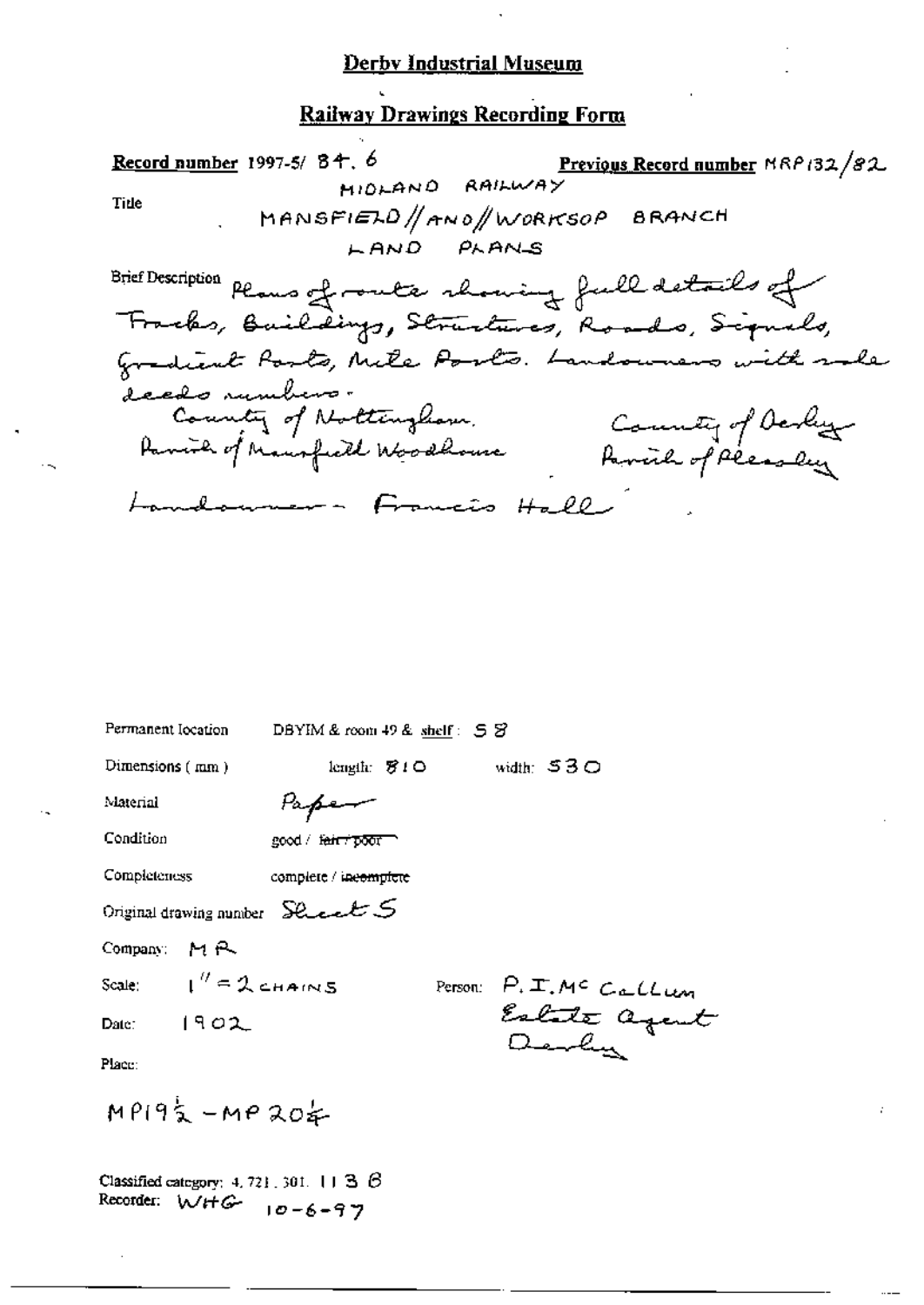### **Railway Drawings Recording Form**

Record number 1997-5/ 84.7 Previous Record number HRP 132/82 MIDLAND RAILWAY Title MANSFIELD/AND/WORKSOP BRANCH LAND PLANS Plans of route showing full details of **Brief Description** Franks, Buildings, Structures, Roads, Signals, Gradiant Posts, Mile Posts. Landowners with sole decalo rumbers. County of Devly - Parish of Pleasely Landonners - Francis Hall, John Greaves, Edward greaves Trustees, Shirehook Colling, Duke of Avonshire, Governors of Ashbourna Schools, Richard S Housley,

| Permanent location                                                         | DBYIM & room $49$ & shelf: $5$ $\overline{5}$ |                              |
|----------------------------------------------------------------------------|-----------------------------------------------|------------------------------|
| Dimensions $(mn)$                                                          | length: $\mathcal{B}$ i $\circlearrowleft$    | width: 530                   |
| Material                                                                   | rape-                                         |                              |
| Condition                                                                  | good / <del>farr/poor -</del>                 |                              |
| Completeness                                                               | complete / incomplete                         |                              |
| Original drawing number Sheet b                                            |                                               |                              |
| Company: MR                                                                |                                               |                              |
| Scale: $I'' = 2$ chains                                                    |                                               | Person: $P, \pm, M^c$ Callum |
| Date: $1902$                                                               |                                               | Estate agent<br>Devlin       |
| Place: Shirebrook Colliery                                                 |                                               |                              |
| $MP304 - MP21$                                                             |                                               |                              |
| Classified category: $4.721.301.113.15$<br>Recorder: $W + G - 10 - 6 - 97$ |                                               |                              |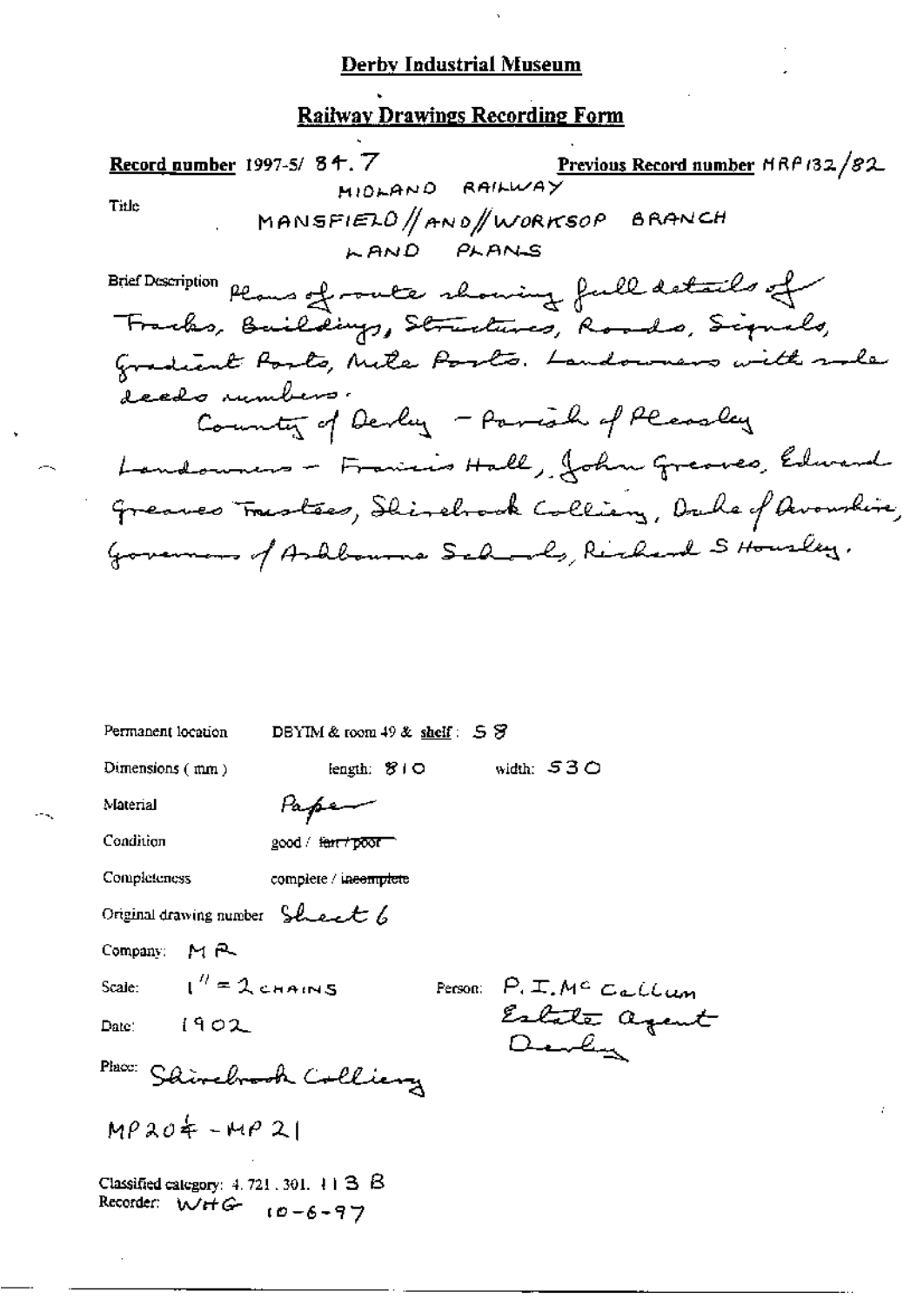### **Railway Drawings Recording Form**

Record number 1997-5/84. $8$ Previous Record number MRP 132/82. RAILWAY MIOLANO Title MANSFIELD/AND/WORKSOP BRANCH LAND PLANS Plans of route showing full details of **Brief Description** Fracks, Buildings, Structures, Roads, Signals, Gradiant Posts, Mile Ports. Landowners with sale deeds numbers. County of Nottingham Country of Devloy Parish of Sookholme Davish of Pleasley Landounes - Ouhe of Devanchine, William & Jonathan Robinson, Governors of Arhbourne Sehool, Welliam Fowle, Sinkillian Fitz Herbert DBYIM & toom  $49$  & shelf:  $58$ Permanent focation width:  $530$ length: 810 Dimensions (mm) Paper Material Condition  $good / f<sub>em</sub> + p<sub>corr</sub>$ Completeness complete / incomplete Sheet 7 Original drawing number Company:  $M \rightarrow \infty$  $1'' = 2$  chains Person: P. I. Mc Callum Scale: Estate agent Date:  $1902$ Darly

Place: Shinehook Station

 $MP21 - MP21$   $\frac{2}{4}$ 

Classified category:  $4.721.301.113.6$ Recorder:  $W + G$   $10 - 6 - 97$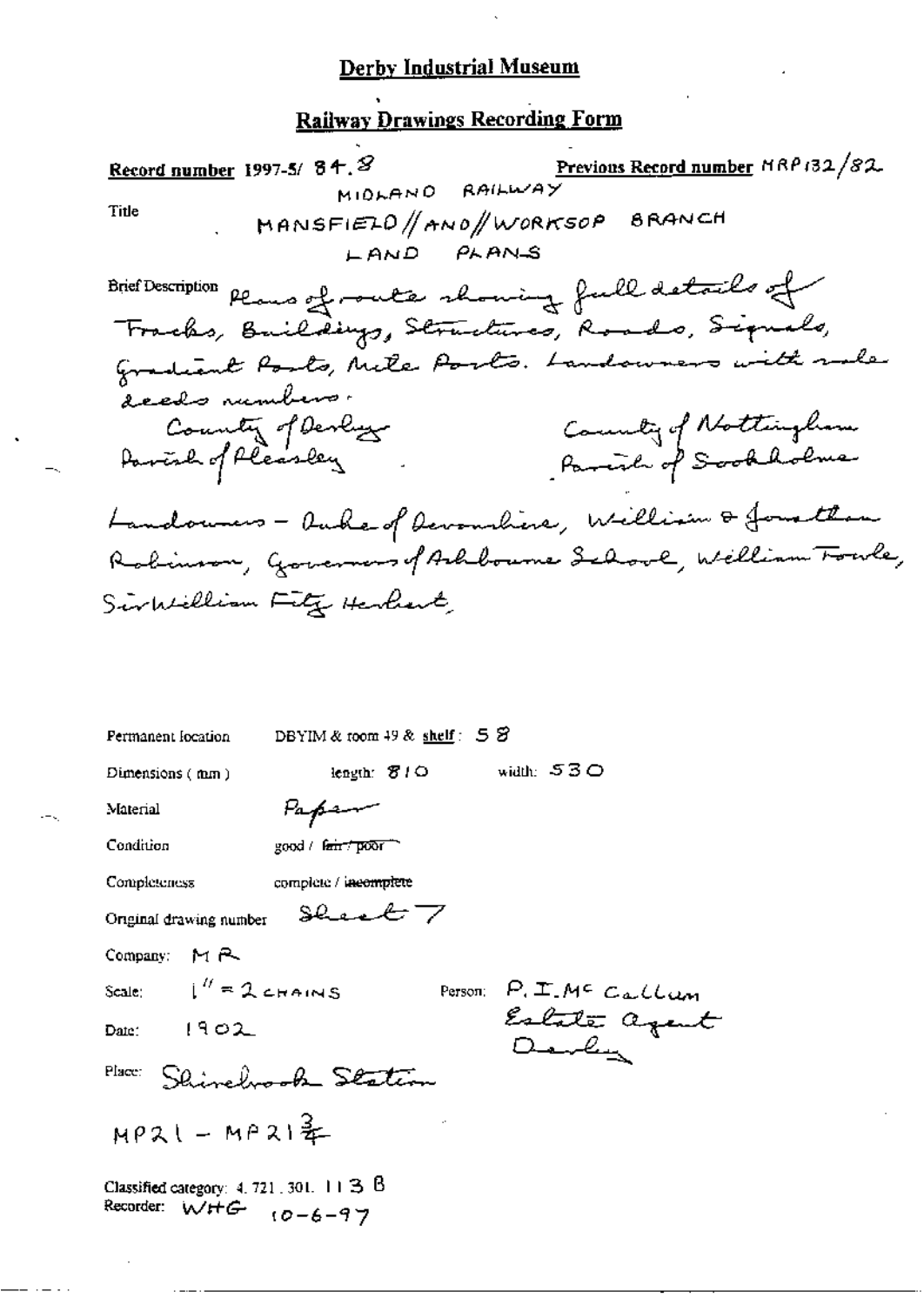#### **Railway Drawings Recording Form**

Record number 1997-5/84. Previous Record number MRP132/82 MIDLAND RAILWAY Tide MANSFIELD/ANO/WORKSOP BRANCH LAND PLANS Plans of route showing full details of **Brief Description** Tracks, Buildings, Structures, Roads, Signals, Gradiant Ports, Mile Ports. Landowners with rale ecclo numbers. County of Devly County of Northingham Parink of Pleasably<br>Parish of upper Languieth Parcial of Warrop Ludoumers - Ouke of Devanchine Sin William Fitty Harlest, G. NRailway Co Lancs, Acrays & East Coast Roilway Permanent location DBYIM & room  $49$  & shelf  $53$ Dimensions (mm) length: SIO width:  $530$ Paper Material good / fair / poor Condition Completeness complete / incomplete Original drawing number  $\mathsf{S}\mathcal{L}\text{-}\mathsf{c}\mathcal{L}\mathcal{B}$ Company: MR  $i'' = 2$  chains Person:  $P, \mathcal{I}, M^c$  Callum Scale: Estate agent  $1902$ Date:  $O_{\text{max}} \ell_{\text{max}}$ Place:  $GN + DEC$  $MP212 - MP225$ Classified category:  $4, 721, 301, 113, 6$ Recorder:  $W H G - 6 - 97$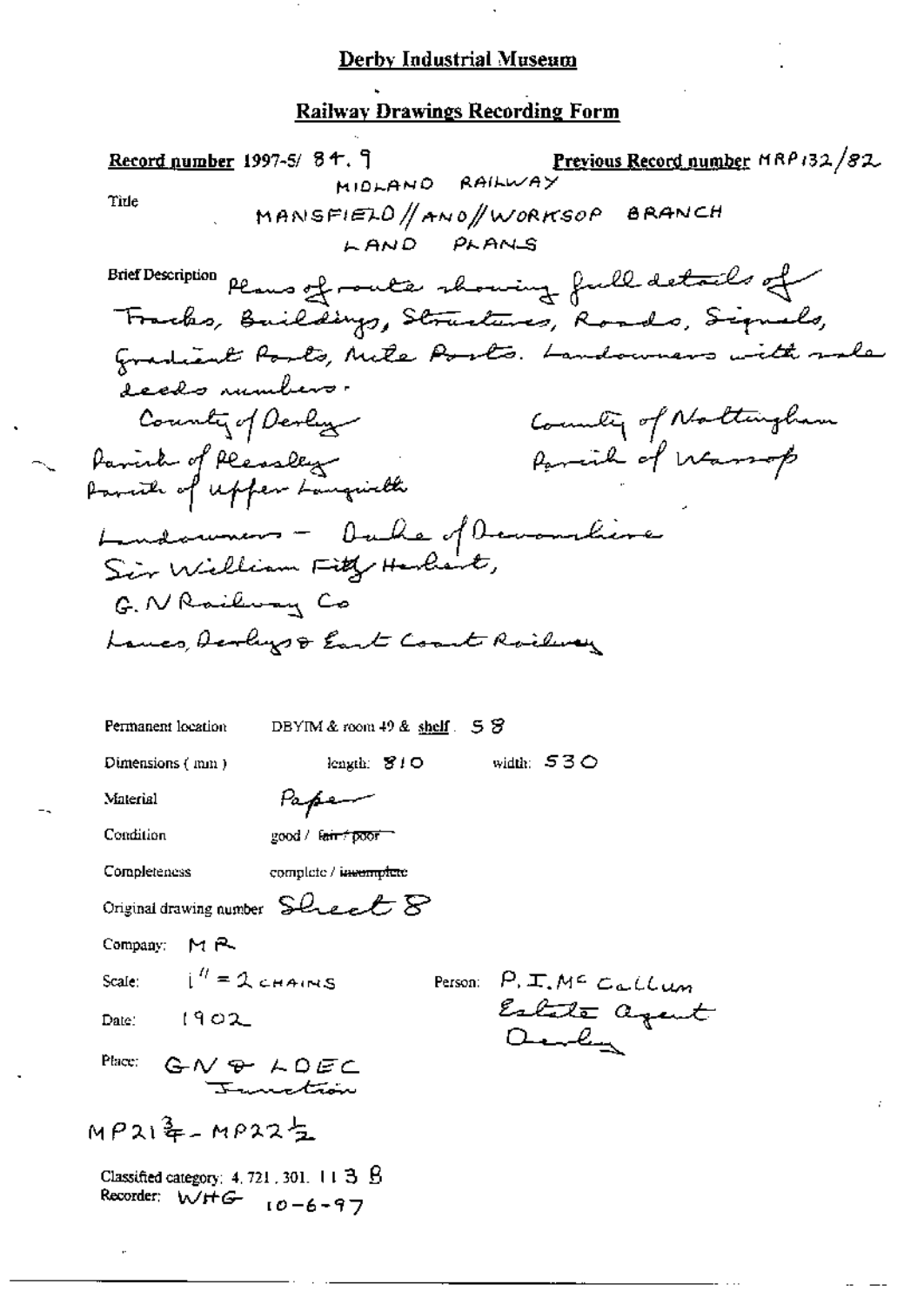### **Railway Drawings Recording Form**

Record number 1997-5/84.10 Previous Record number NRP 132/82 MIDLAND RAILWAY Title MANSFIELD/AND/WORKSOP BRANCH LAND PLANS Brief Description plans of route showing full details of **Brief Description** Gradient Posts, Mile Posts. Landowners with sole deeds rumbers.<br>County of Devly<br>Parish of Upper Langwith Landowners - Oake of Devousline

| Permanent location                                                                  |        |                                 | DBYIM & room $49$ & shelf: $5$ $8$ |              |                               |  |
|-------------------------------------------------------------------------------------|--------|---------------------------------|------------------------------------|--------------|-------------------------------|--|
| Dimensions (mm)                                                                     |        | length: $\mathcal{B}$ / $\circ$ |                                    | width: $530$ |                               |  |
| Material                                                                            | سنهضرك |                                 |                                    |              |                               |  |
| Condition                                                                           |        | good / f <del>air/poor -</del>  |                                    |              |                               |  |
| <b>Completeness</b>                                                                 |        | complete / meemplete            |                                    |              |                               |  |
| Original drawing number Sheelet 9                                                   |        |                                 |                                    |              |                               |  |
| Company: $M \rightarrow \infty$                                                     |        |                                 |                                    |              |                               |  |
| Scale: $1'' = 2$ chains                                                             |        |                                 | Person:                            |              |                               |  |
| 1902<br>Date:                                                                       |        |                                 |                                    |              | P.I.Mc Callun<br>Estate agent |  |
| Place: Languerith Station                                                           |        |                                 |                                    |              |                               |  |
| $MP325 - MP23 =$                                                                    |        |                                 |                                    |              |                               |  |
| Classified category: $4.721$ , $301$ , $11$ 3 $B$<br>Recorder: $WffG - 10 - 6 - 97$ |        |                                 |                                    |              |                               |  |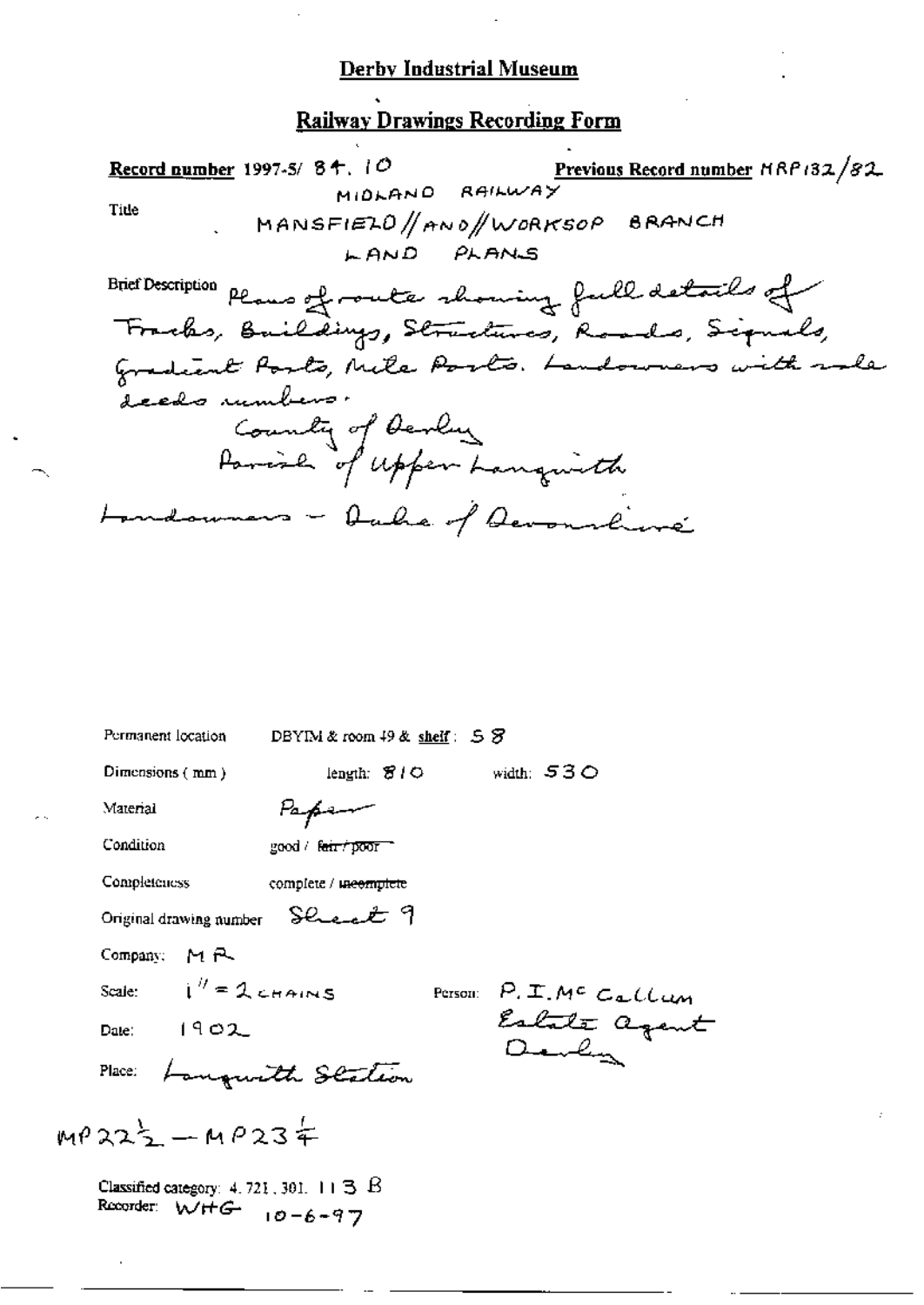**Railway Drawings Recording Form** 

Previous Record number NRP132/82 Record number 1997-5/  $8 + .1$ MIDLAND RAILWAY Title MANSFIELD/ANO/WORKSOP BRANCH LAND PLANS Brief Description plans of route showing full details of Franks, Baildings, Structures, Roads, Signals, Gradient Posts, Mile Posts. Landowners with sale deeds rumbers. County of Devly Parish of Scarceliff, Parish of Bolsover Landonnes -<br>Duche of Portland & Trusless Earl Baltainst Trustee Permanent location DBYIM & room  $49$  & shelf:  $58$ length:  $810$ width:  $530$ Dimensions (mm) Paper Material Condition good / fare / poor **Completeness** complete / incomplete Original drawing number  $SL_{\text{ext}}(O)$ Company: MR  $I'' = 2$  chains Person:  $P_i$  I. M<sup>c</sup> Callum Scale: Estate agent Date:  $(902)$ Place: Langwith Colling  $MP234 - MP24$ 

Classified category:  $4.721$ , 301. 11  $\exists$   $\beta$ Recorder:  $W + G$   $10 - 6 - 97$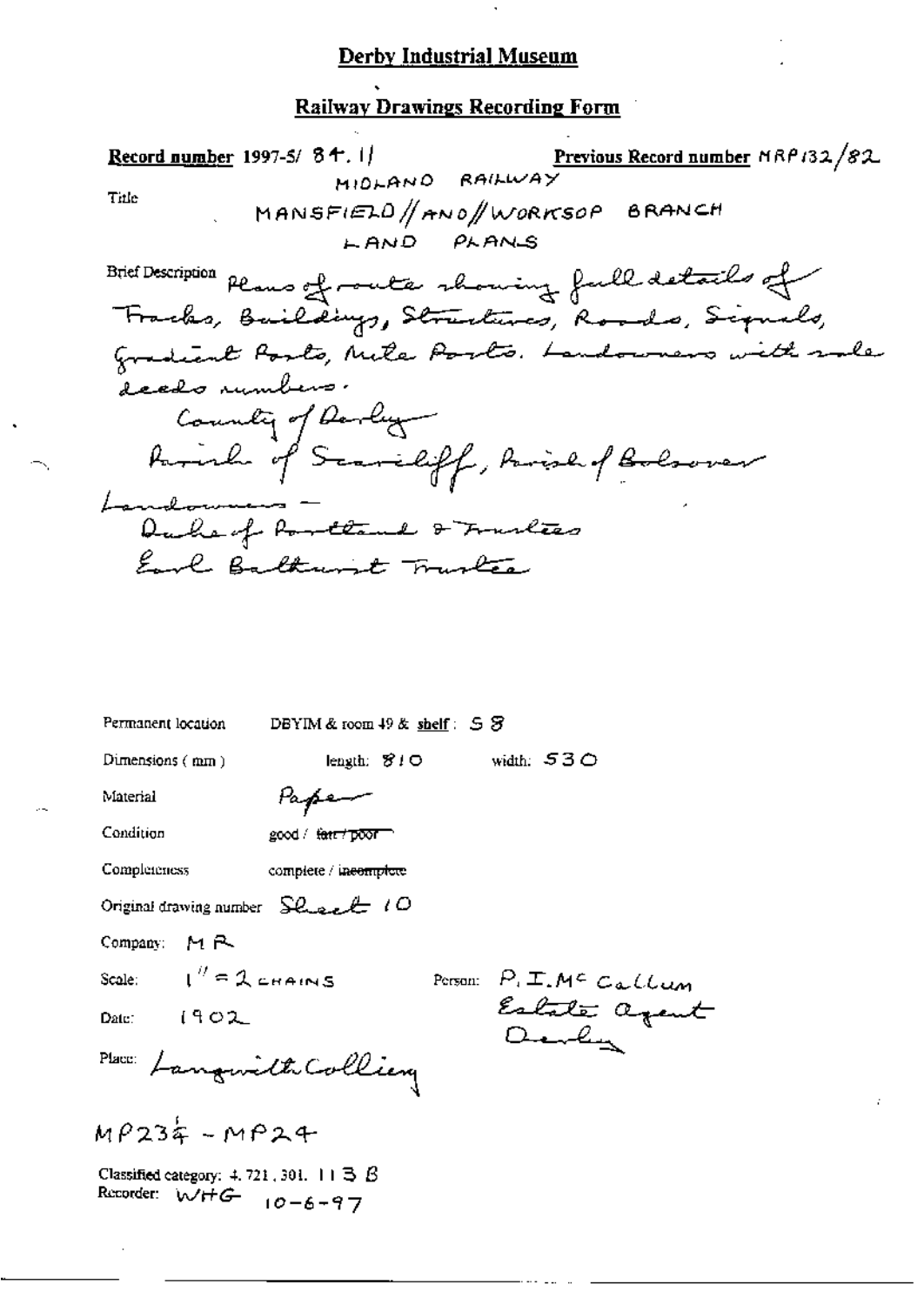### **Railway Drawings Recording Form**

Record number 1997-5/ 84, 12 Previous Record number MRP 132/82 MIDLAND RAILWAY Title MANSFIELD/ANO/WORKSOP BRANCH LAND PLANS **Brief Description** Plans of route showing full details of Franks, Buildings, Structures, Roads, Signals, gradiant Parts, Mile Ports. Landowners with rale decals rumbers. County of Nattingham County of Devluz Parish of Bolsover.<br>Parish of Clanton family of Caroliney Landouners -Duke of Rootland & Trustees Earl Roll Baltimore Trustee DBYIM & room  $49$  & shelf:  $5$   $\overline{5}$ Permanent location width: 530 Dimensions (mm) length: 810 Paper Material Condition good / <del>fair / poor</del> Completeness complete / incomplete  $SC$ cet  $H$ Original drawing number Company  $M \rightarrow \infty$  $i'' = 2$  chains Person: P. I. Mc Callum Scale: Estate agent Date:  $1902$ Quily Place: Norwood Siding  $MP24 - MP24$   $\frac{3}{2}$ Classified category: 4, 721, 301, † t 3 B Recorder:  $WHE$   $10-6-97$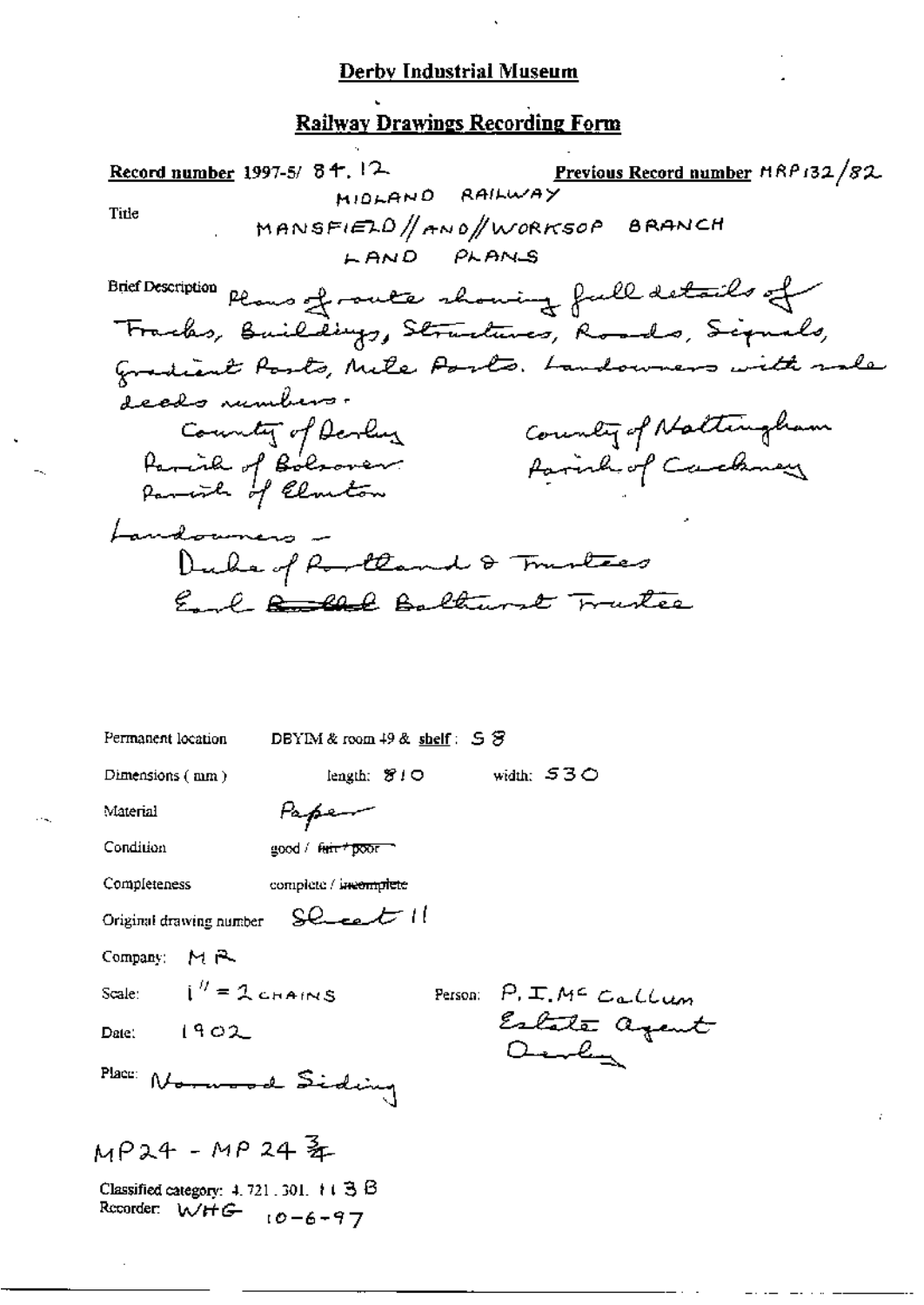### **Railway Drawings Recording Form**

Previous Record number HRP 132/82 Record number 1997-5/ 34. 13 MIDLAND RAILWAY Title MANSFIELD/ANO/WORKSOP BRANCH LAND PLANS Brief Description planes of route showing full details of Brief Description Gradient Posts, Nite Posts. Landowners with sale deeds rumbers. Country of Devly<br>Parish of Elmeton Landowners - Oule of Roolland Trustees Joseph West Permanent location DBYIM & room  $49$  & shelf:  $5$  S width: 530 Dimensions  $(mm)$ length:  $810$ Papen Material

Condition

good / ferrit poor m

Completeness

Company: MR

Scale:

complete / incomplete

Original drawing number  $\mathcal{L}_{\text{t}}$   $\mathcal{L}_{\text{t}}$   $(2, 1)$ 

 $Date:$ 

 $I'' = 2$  chains

 $1902$ 

Person: P. I. MC Callum Estate agent

Place: Creswell Collièry

 $MP34\frac{3}{4}-MP25\frac{1}{2}$ 

Classified category:  $4, 721, 301, 11$  3  $\beta$ Recorder:  $WHG - 10 - 6 - 97$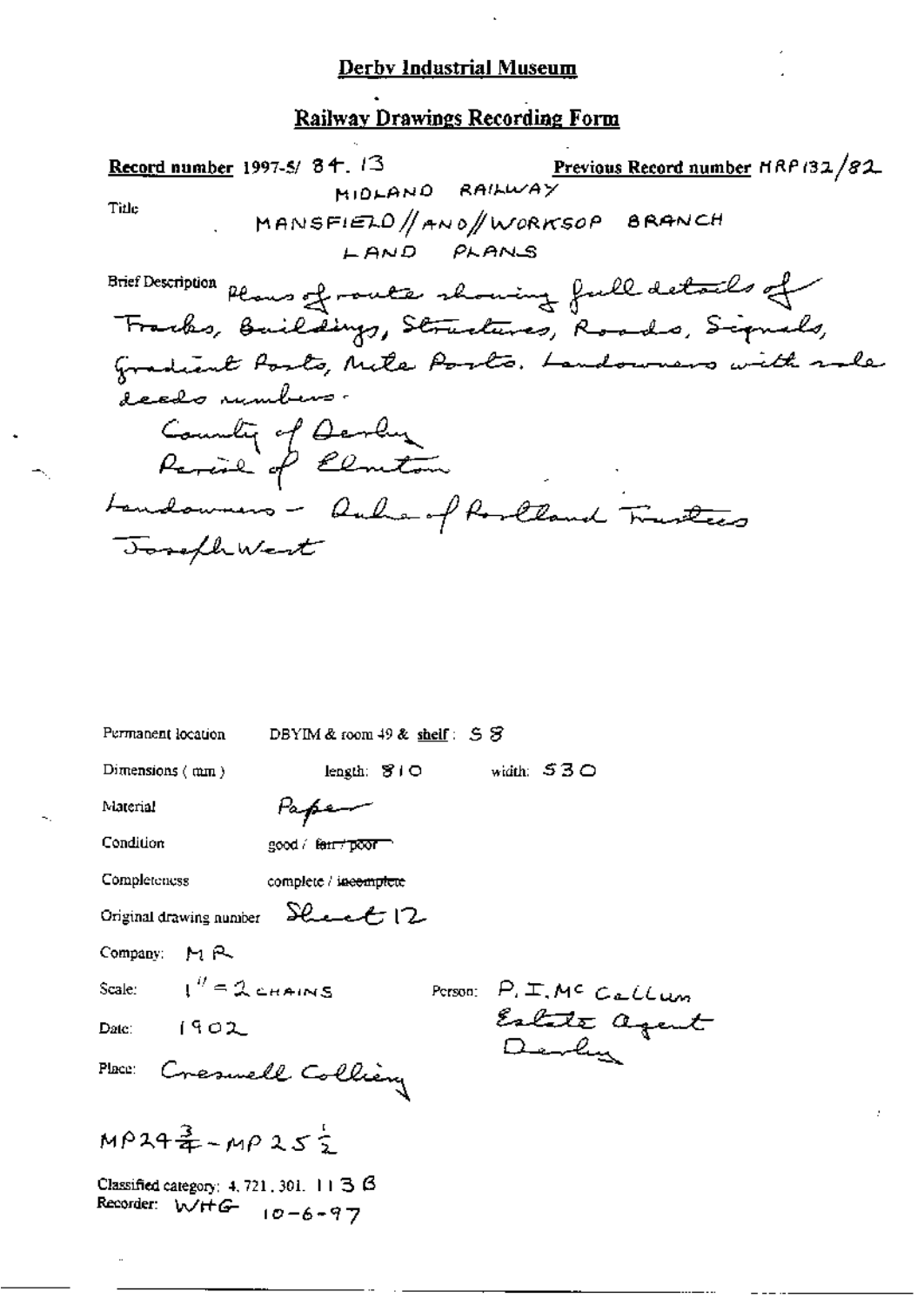# Railway Drawings Recording Form

Previous Record number MRP 132/82 Record number 1997-5/ 34.14 **MIDLAND** RAILWAY MANSFIELD//AND/WORKSOP BRANCH Title LAND PLANS Plus of route chowing full details of **Brief Description** Tracks, Baildings, Structures, Roads, Signals, Gradiant Parts, Mile Parts. Landowners with male deeds rumbers. County of Devlops Landonnes -<br>Dalre of Rootland Trustees William Shead, George Stauenson<br>Elizabeth Ann <del>Boot</del>h, Richard Jaris Shinner DBYIM & room 49 & shelf. 5 S Permanent location width:  $530$ length:  $810$ Dimensions (mm) Paper Material good / fair / poor Condition complete / incomplete Completeness  $SL_{c}$ bil Original drawing number Company: MR Person: P.I.MC Callum  $i'' = 2$  chains Scale: Estate agent Date:  $[902]$ Deven Place: Elmton & Cresnell Slaten  $MP252 - MP264$ 

Classified category:  $4.721.301.113.6$ Recorder:  $WHE$   $10-6-97$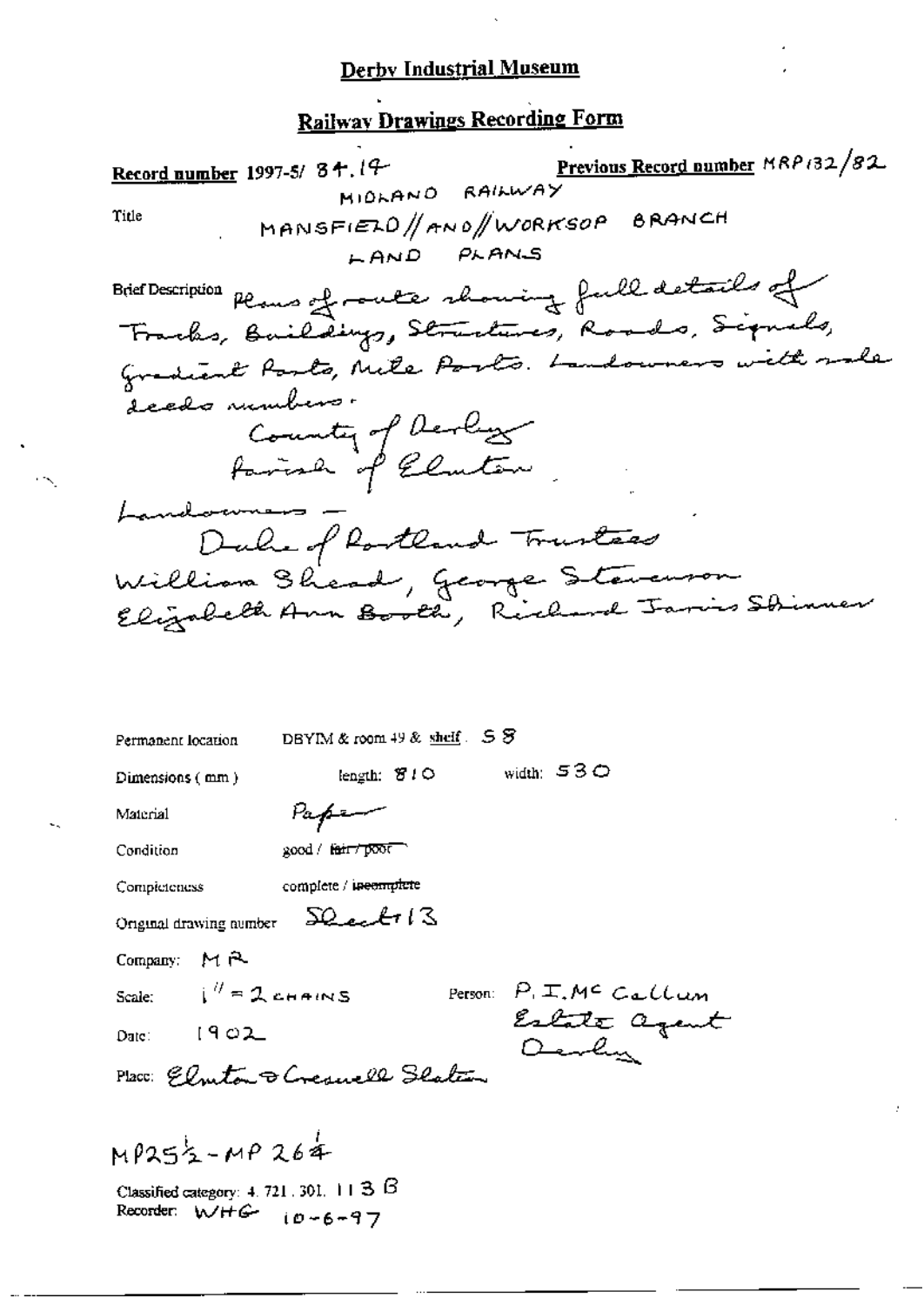# Railway Drawings Recording Form

Previous Record number HRP 132/82 Record number 1997-5/ 84. RAILWAY MIOLANO Title MANSFIELD/ANO/WORKSOP BRANCH LAND PLANS Brief Doscription plans of route showing full details of<br>Tracks, Buildings, Structures, Roads, Signals,<br>Gradient Posts, Mile Posts. Landouners with sole **Brief Description** deeds rumbers.<br>County of Derby<br>Parish of Whitmell Landouner - Duha of Portland Tristics

| DBYIM & room $49$ & shelf: $5$ $\delta$<br>Permanent location                |  |  |  |  |
|------------------------------------------------------------------------------|--|--|--|--|
| width: $530$<br>length: $S1O$<br>Dimensions (mm)                             |  |  |  |  |
| tapen<br>Material                                                            |  |  |  |  |
| good / f <del>air / poor "</del><br>Condition                                |  |  |  |  |
| complete / incomplete<br>Completeness                                        |  |  |  |  |
| Original drawing number Shoelt # 14                                          |  |  |  |  |
| Company: $M \rightarrow$                                                     |  |  |  |  |
| Scale: $\begin{bmatrix} u' = 1 \end{bmatrix}$ chains                         |  |  |  |  |
| Person: P.I.MC Callum<br>Estate agent<br>Date: $[902]$                       |  |  |  |  |
| Place:<br>Walitmell Funnel                                                   |  |  |  |  |
| $MP264 - MP27$                                                               |  |  |  |  |
| Classified category: $4.721.301.113.8$<br>Recorder: $W + G$ ( $0 - 6 - 97$ ) |  |  |  |  |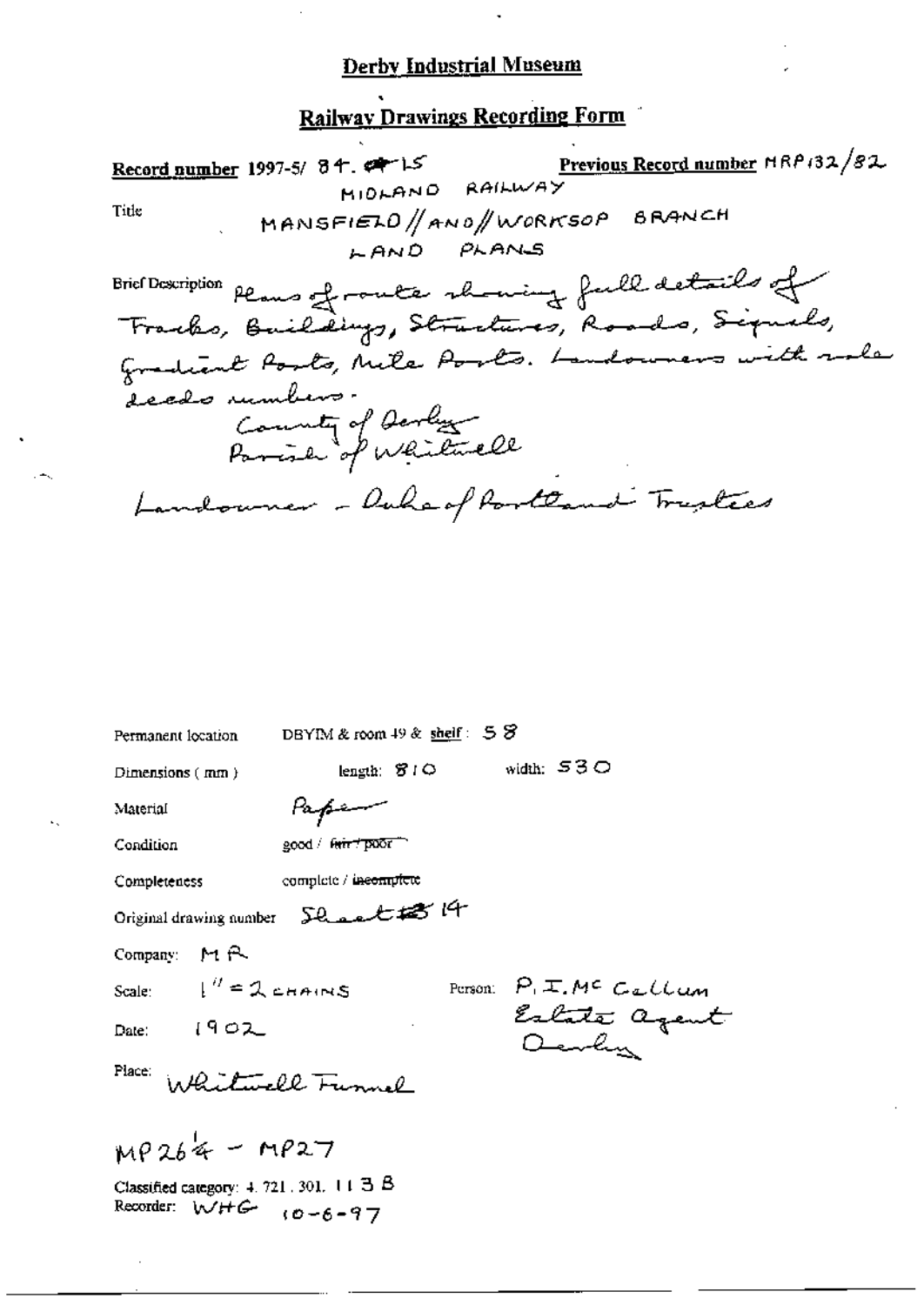**Railway Drawings Recording Form** 

Record number 1997-5/8 +, 16 Previous Record number MRP 132/82 MIDLAND RAILWAY Title MANSFIELD//AND/WORKSOP BRANCH LAND PLANS Brief Description plans of route showing full details of Franks, Baildings, Structures, Roads, Signals, gradient Posts, Mile Posto. Landowners with sale deeds rumbers. County of Devey<br>Paralle of Whitewill Landonnes -<br>Dale of Portland Trustees, Duke of Newcastle Franties Tamas Webster Permanent location DBYIM & room  $49$  & shelf:  $5$   $\overline{5}$ Dimensions (mm) length:  $310$ width: 530 Paper Material Condition good / fair / poor Completeness complete / insemptere Onginal drawing number  $\sum_{\alpha,\alpha,\beta}$  |  $\leq$ Company: MR  $1'' = 2$  chains Person: P. I. Mc Callum Scale: Estate agent  $1902$ Date: Place: Whitevell Station  $MP27 - MP2722$ 

Classified category:  $4.721.301.113.8$ Recorder:  $WHE$   $10-6-97$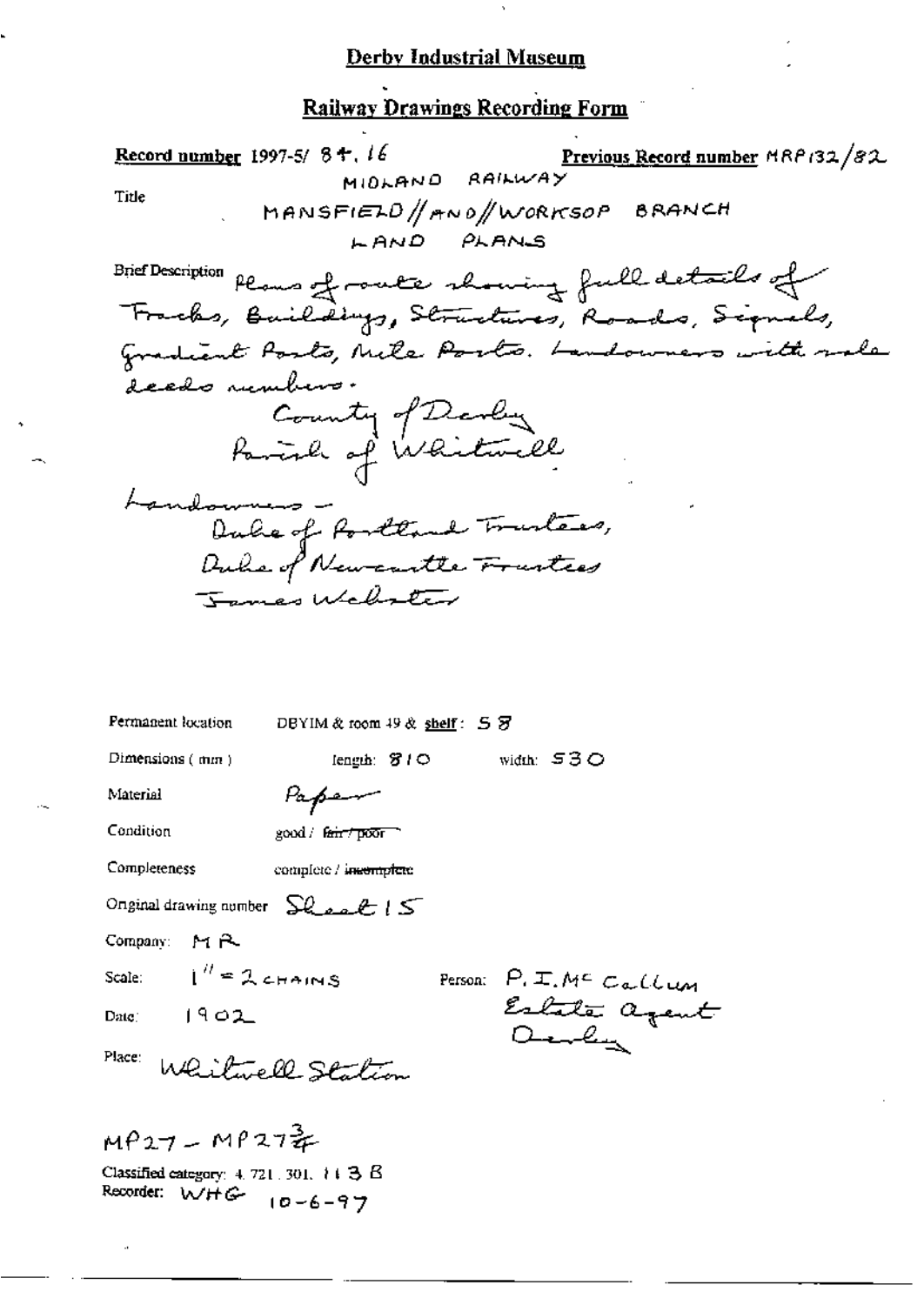### **Railway Drawings Recording Form**

Previous Record number NRP 132/82 Record number 1997-5/ 84.17 HIDLAND RAILWAY Title MANSFIELD/ANO/WORKSOP BRANCH LAND PLANS Brief Description plans of route showing full details of<br>Franks, Baildings, Structures, Roads, Signals,<br>Gradient Posts, Mile Posts. Landowners with sale **Brief Description** deads rumbers. County of Devly<br>Pavial of Whitwell Landonness -<br>Dubs of Portlind Trustees Dale of Newcastle Trustees DBYIM & room 49 & shelf:  $58$ Permanent location length:  $810$ width:  $530$ Dimensions (mm) Material Paper Condition good / fair / poor Completeness complete / incomplete Original drawing number Stratt 16 Company:  $M \rightarrow \infty$  $\mu'' = 2$  chains Person: P. I. Mc Callum Scale: Estate agent  $1902$ Date: Place:

MP27ま - MP28气 Classified category:  $4.721.301.113.8$ Recorder:  $W + G - 10 - 6 - 97$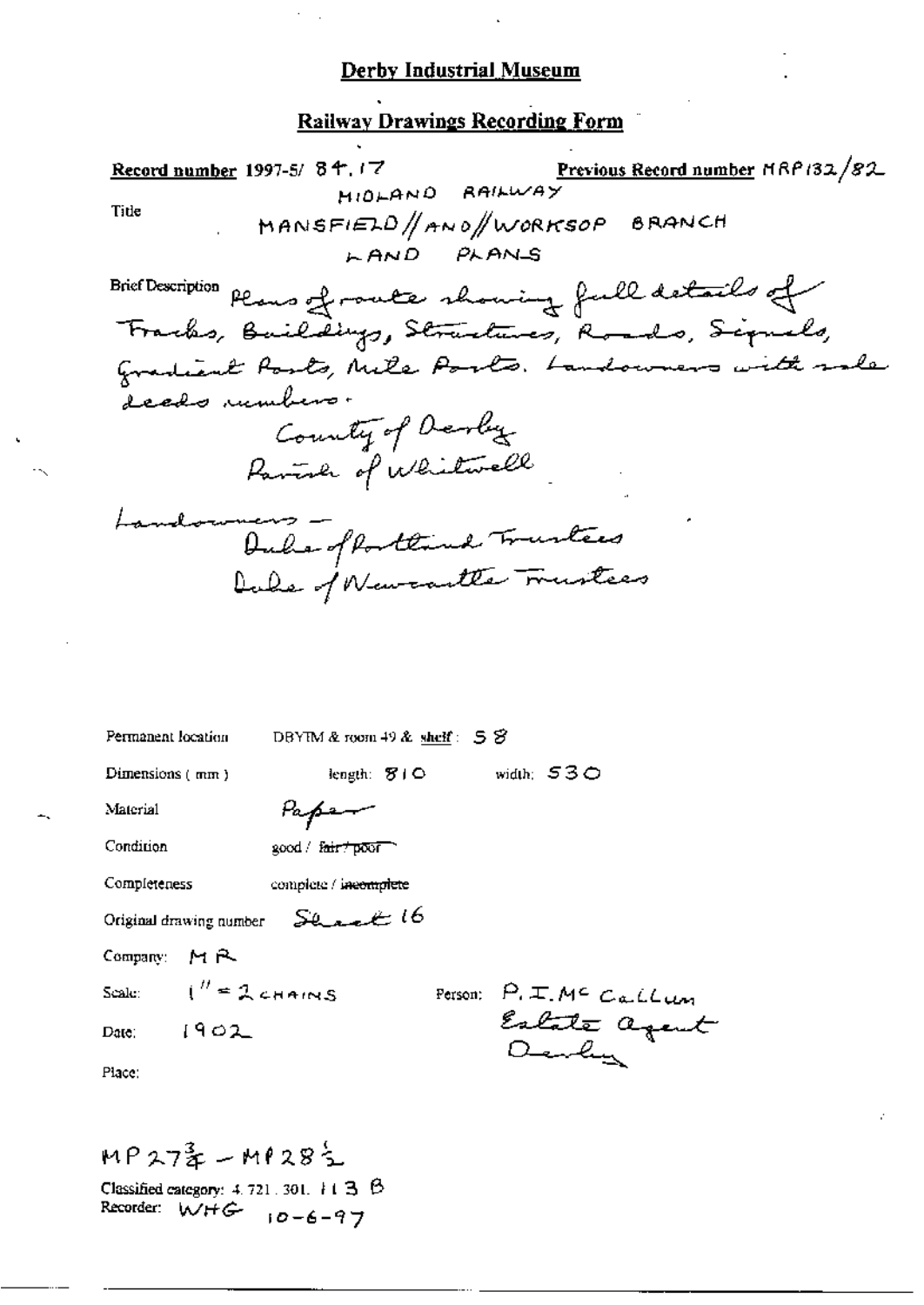# Railway Drawings Recording Form

| Previous Record number MRP132/82<br>Record number 1997-5/84.18<br>MIDLAND RAILWAY |
|-----------------------------------------------------------------------------------|
| Title<br>MANSFIELD/ANO/WORKSOP BRANCH<br>LAND PLANS                               |
| Brief Description plans of route showing full details of                          |
| Fracks, Baildings, Structures, Roads, Sepuals,                                    |
| gradient Parts, Mile Ports. Landowners with rale<br>deeds rumbers.                |
| County of Devely<br>County of Nottingham                                          |
| Parcial of Worksop<br>Farinh of Whitwell                                          |
| Landowners -                                                                      |
| Auche of Newcontle Trusters                                                       |
|                                                                                   |
|                                                                                   |
| Permanent location<br>DBYIM & room $49$ & shelf: $5$ $\%$                         |
| width: $530$<br>length: 310<br>Dimensions (mm)                                    |
| Material<br>Papen                                                                 |
| Condition<br>good / <del>fair / poo</del> r                                       |
| Completeness<br>complete / incomplete                                             |
| Shaak 17<br>Original drawing number                                               |
| Company:<br>$M$ $f$                                                               |
| $i'' = 2$ chains<br>Person: $P_{1}E_{1}M^{c}$ Callum<br>Scale:                    |
| Estate agent<br>Devly<br>Date: $1902$                                             |
| Steelley Colliany<br>Place:                                                       |
|                                                                                   |

MP28<sup>1</sup>/<sub>2</sub> - MP 29<sup>1</sup>/<sub>2</sub><br>Classified category: 4, 721, 301, 11 3 B<br>Recorder: WHG <sub>10-6-97</sub>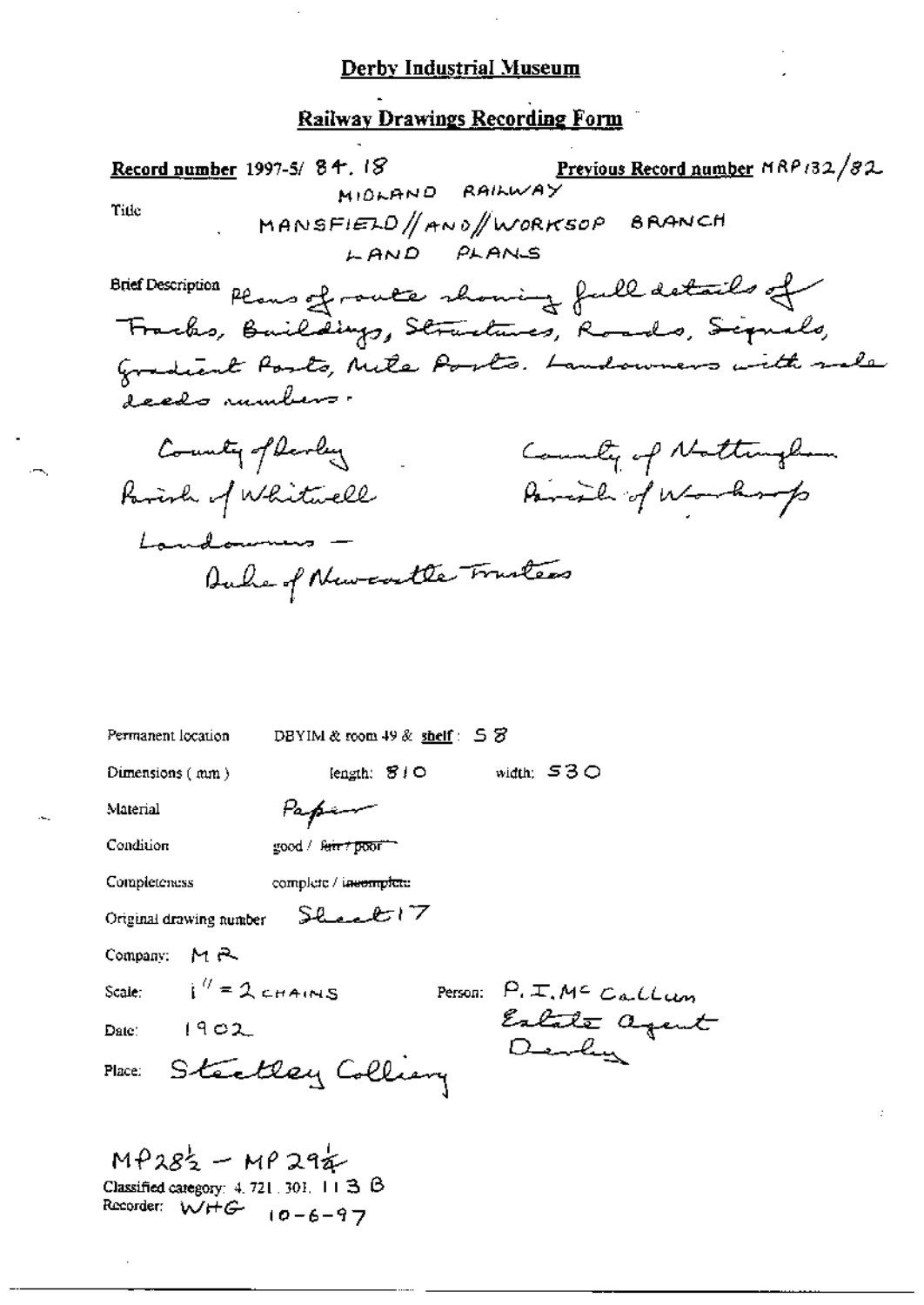# Railway Drawings Recording Form

| Record number 1997-5/84.19<br>Previous Record number MRP132/82<br>MIDLAND RAILWAY<br>Tide<br>MANSFIELD//ANO//WORKSOP BRANCH<br>LAND PLANS<br>Brief Description<br>Plans of route showing full details of<br>Tracks, Buildings, Structures, Roads, Signals,<br>Gradient Posts, Mile Posts. Landowners with sale<br>deeds rumbers. |
|----------------------------------------------------------------------------------------------------------------------------------------------------------------------------------------------------------------------------------------------------------------------------------------------------------------------------------|
| County of Nottingham<br>Parish of Warksop                                                                                                                                                                                                                                                                                        |
| madanare<br>Duke of Newcastle Trarters.                                                                                                                                                                                                                                                                                          |
| Permanent location<br>DBYIM & room $49$ & shelf: $58$                                                                                                                                                                                                                                                                            |
| length: 810 width: 530<br>Dimensions $(mn)$                                                                                                                                                                                                                                                                                      |
| Material<br>Papen                                                                                                                                                                                                                                                                                                                |
| Condition<br>good / <del>ain / poor</del>                                                                                                                                                                                                                                                                                        |
| Completeness<br>complete / incomplete                                                                                                                                                                                                                                                                                            |
| Sheek 18<br>Original drawing number                                                                                                                                                                                                                                                                                              |
| Company: MR                                                                                                                                                                                                                                                                                                                      |
| $1'' = 2$ chains<br>Scale:<br>Person: $P, I, M^c$ Callum<br>Estate agent<br>1902<br>Date:<br>Place:                                                                                                                                                                                                                              |

MP294 - MP30<br>Classified category: 4, 721, 301, 113B<br>Recorder: WHG 10-6-97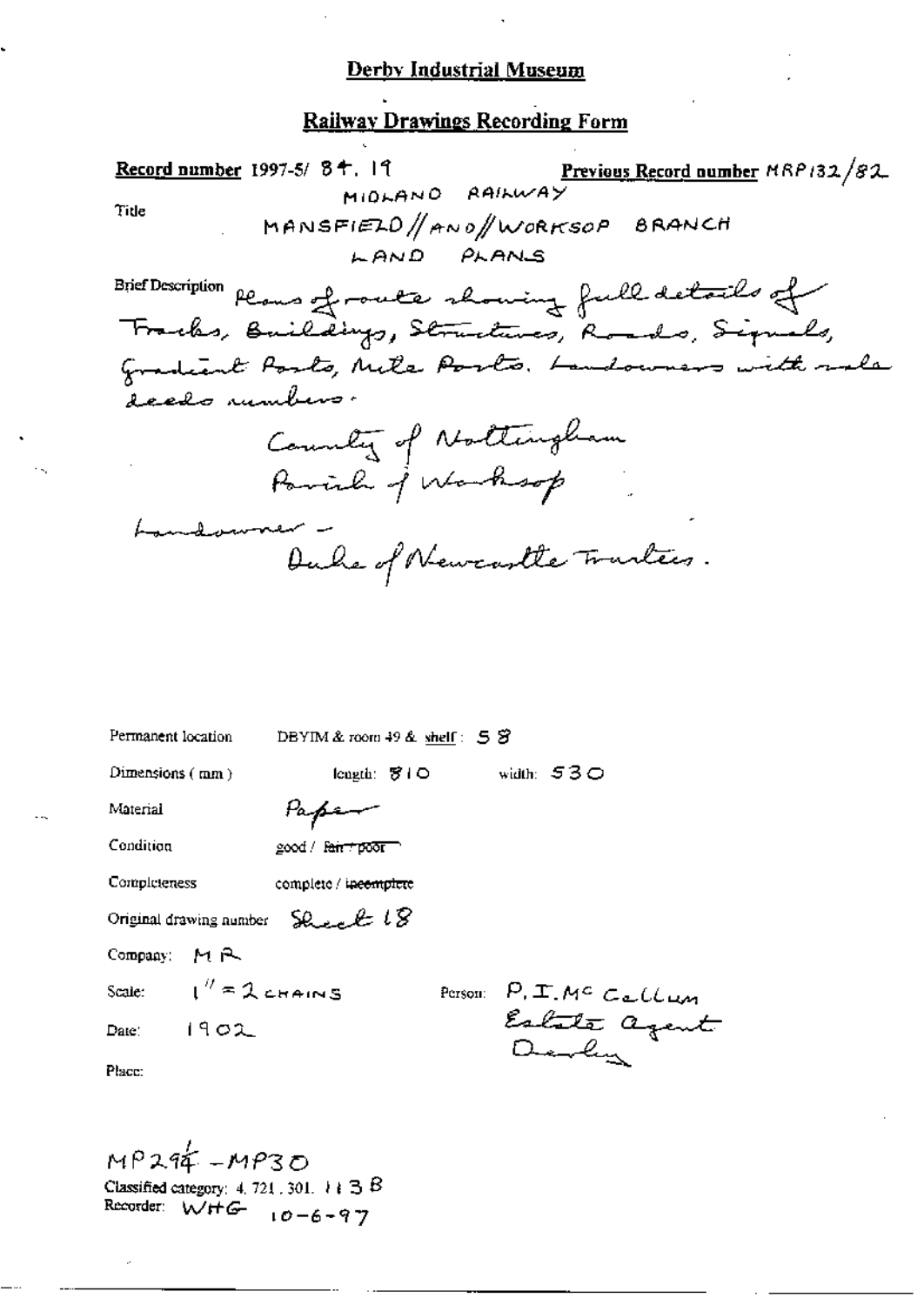### Railway Drawings Recording Form

Previous Record number MRP 132/82 Record number 1997-5/ 34, 20 **MIDLAND** RAILWAY Title MANSFIELD//ANO/WORKSOP BRANCH LAND PLANS Brief Description plans of route showing full details of **Brief Description** Gradient Posts, Mile Posts. Landowners with sale deeds unbers. County of Nottingham Landonners - Duks of Newcortle Trustees Permanent location DBYIM & room 49 & shelf: 5 S length:  $\mathcal{L}$  1 O width:  $530$ Dimensions  $(mn)$ Material Paper Condition good / fair poor Completeness complete / incomplete Sheat 19

Original drawing number

Company: MR

Scale:

Date:  $1902$ 

Place: Haggonfields

 $I'' = 2$  chains

 $MP_{200}^{29\frac{1}{3}} - MP_{300}^{4}$ 

Classified category: 4, 721, 301, 14 3 8 Recorder:  $W + G - 10 - 6 - 97$ 

Person: P. I. MC Callum Estate agent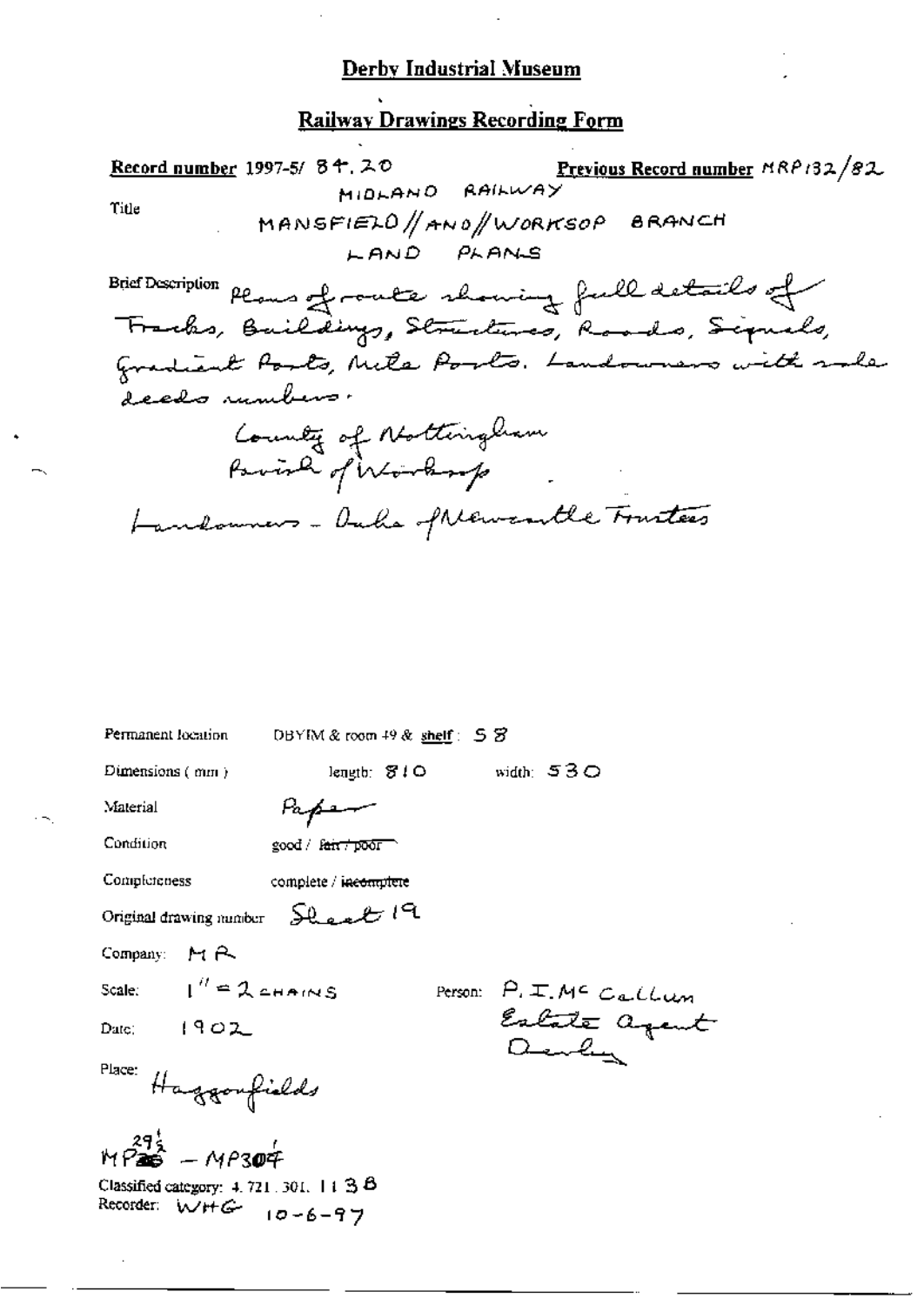# **Railway Drawings Recording Form**

| Record number 1997-5/ $8 + 2$ - 2 <sup>2</sup><br>Previous Record number NRP 132/82.<br>MIDLAND RAILWAY    |
|------------------------------------------------------------------------------------------------------------|
| Tide<br>MANSFIELD/ANO/WORKSOP BRANCH                                                                       |
| LAND PLANS                                                                                                 |
| Brief Description plans of route showing full details of<br>Tracks, Baildings, Structures, Roads, Signals, |
| Gradiant Parts, Mile Ports. Landowners with sale<br>deeds unders.                                          |
| County of Natterigham                                                                                      |
| Parcial of whereberrop                                                                                     |
| bandaumen                                                                                                  |
| Duke of Newcastle Trustees                                                                                 |
| Tunction with Great Central Line mean                                                                      |
| Worksop.                                                                                                   |
| $1997 - 5/84.22 - 22$                                                                                      |
| DBYIM & room $49$ & shelf: $5$ $\%$<br>Permanent location                                                  |
| width, $530$<br>length: $\mathcal{B}$ f $\bigcirc$<br>Dumensions (mm)                                      |
| Material<br>Papen                                                                                          |
| Condition<br>2000 / <del>Гант р</del> оог                                                                  |
| Completeness<br>complete / meentplete                                                                      |
| Original drawing number $\mathcal{L}_{\text{back}} \mathcal{L} \geq \mathcal{O}$                           |
| Company: $H \rightarrow$                                                                                   |
| Scale: $1'' = 2$ CHAINS<br>Person: $P_{1} \pm M^{c}$ Callum                                                |
| Estate agent<br>Devly<br>1902<br>Date:                                                                     |
| Place: Wood function<br>Shereoaks East function                                                            |
| $MP304 - MP30 =$                                                                                           |
| Classified category: 4, 721, 301, 11 $3\overline{6}$<br>Recorder: WHG<br>$10 - 6 - 97$                     |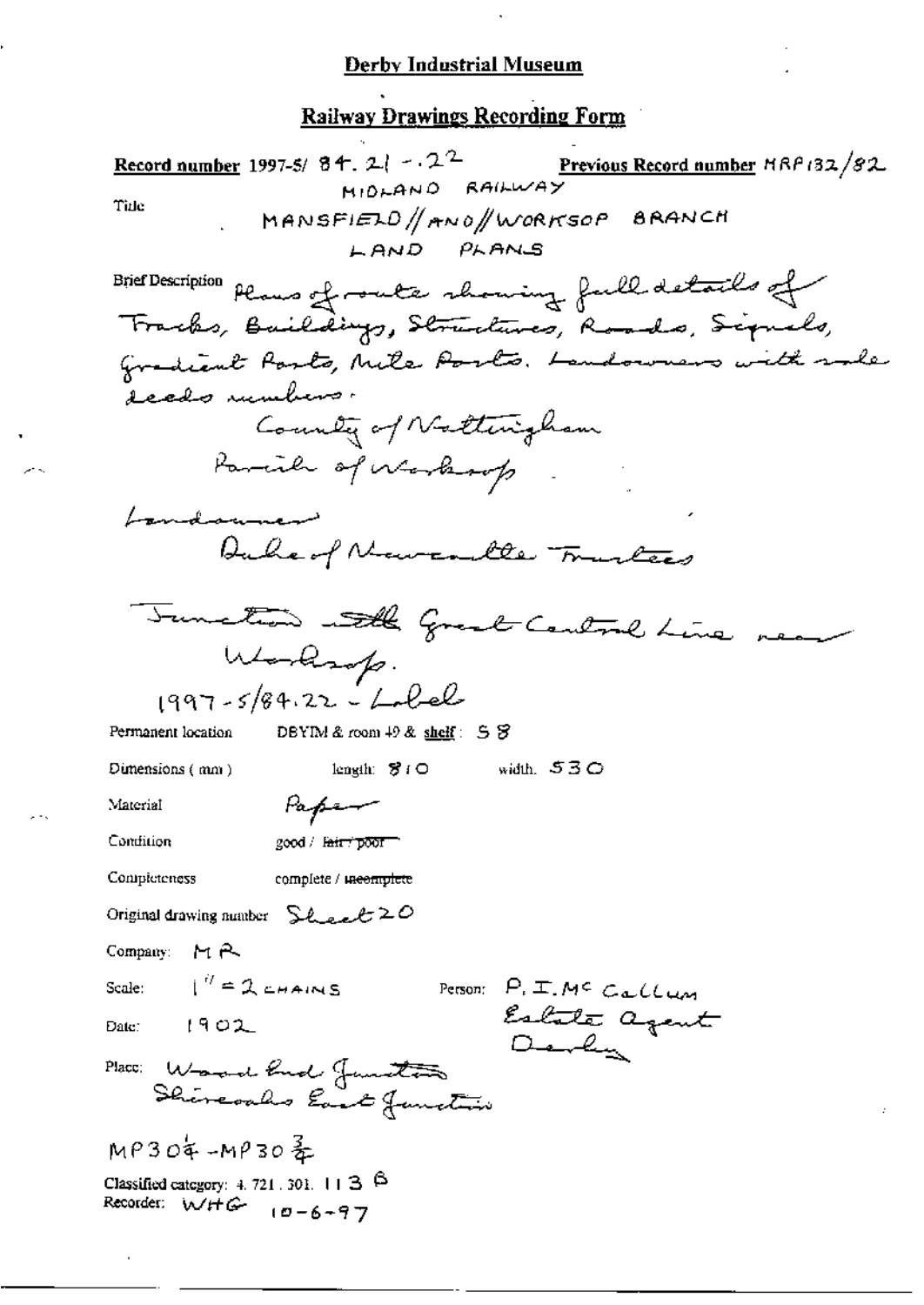# **Railway Drawings Recording Form**

| $\frac{\text{Record number}}{1971 - 384}$ 634           | CATTELL<br>Previous Record number 1562 |
|---------------------------------------------------------|----------------------------------------|
| County of Nottingham<br>Title                           |                                        |
| Parish of Mansfreld Woodhouse                           |                                        |
| <b>Brief Description</b>                                |                                        |
| Folded plan showing functions                           |                                        |
| of Pleasen Estatement off monofield / Working<br>paute. |                                        |
| Fields, roads, buildings Quateriouses shown             |                                        |

| Permanent location               | DBYIM & room 49 & shelf: 4   BOX 5B 433                                                           | 0317.   |              |  |
|----------------------------------|---------------------------------------------------------------------------------------------------|---------|--------------|--|
| Dimensions $(mn)$                | length: $780\,$                                                                                   |         | width: $655$ |  |
| Material                         |                                                                                                   |         |              |  |
| Condition                        | Paper on force, rectional ofolded.<br>ood / fairt poor - hearbled covers<br>good / fair / poor -- |         |              |  |
| Completeness                     | complete / incomplete                                                                             |         |              |  |
| Original drawing number $1562$ , |                                                                                                   |         |              |  |
| Company:                         |                                                                                                   |         |              |  |
| Scale: $1'' = 3.156$ CHAINS      |                                                                                                   | Person: |              |  |
| Date:                            |                                                                                                   |         |              |  |
| Place:                           |                                                                                                   |         |              |  |
|                                  |                                                                                                   |         |              |  |
| Mansfield -<br>Worksofs          |                                                                                                   |         |              |  |
|                                  |                                                                                                   |         |              |  |

Classified category:  $4.721$ ,  $301$ . ( $13B$  $\sf Recorder$  $21/11/2003$ reu

×тъ,

۰.,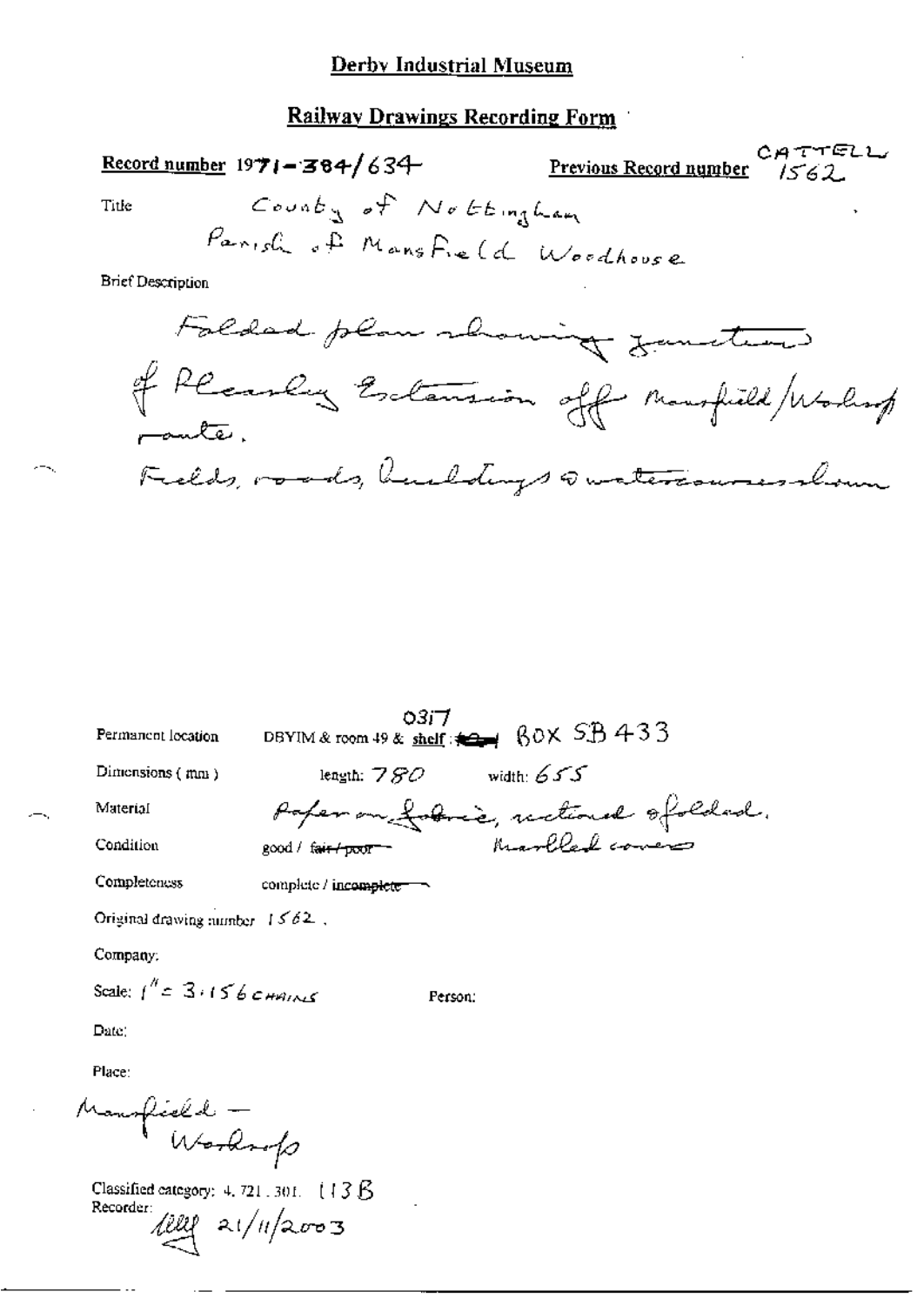### **Railway Drawings Recording Form**

Record number  $1971 - 384$   $\sqrt{221}$ Previous Record number .<br>14-06

Title

**Brief Description** 

Detailed drawing of proposed

Permanent location

33 DBYIM & room  $\overline{49}$  & shelf:

Dimensions (mm)

length.

Material

Condition good / fair / poor

Completeness complete / incomplete

Original drawing number

Company:

Scale:  $\mathfrak{t}'' \approx 8$  FEET

Person:

width:

Date:  $1929$ 

Place:

Mansfield

Classified category: 4, 721, 301,  $\sqrt[3]{3}$   $\overline{3}$ Recorder:

MISSING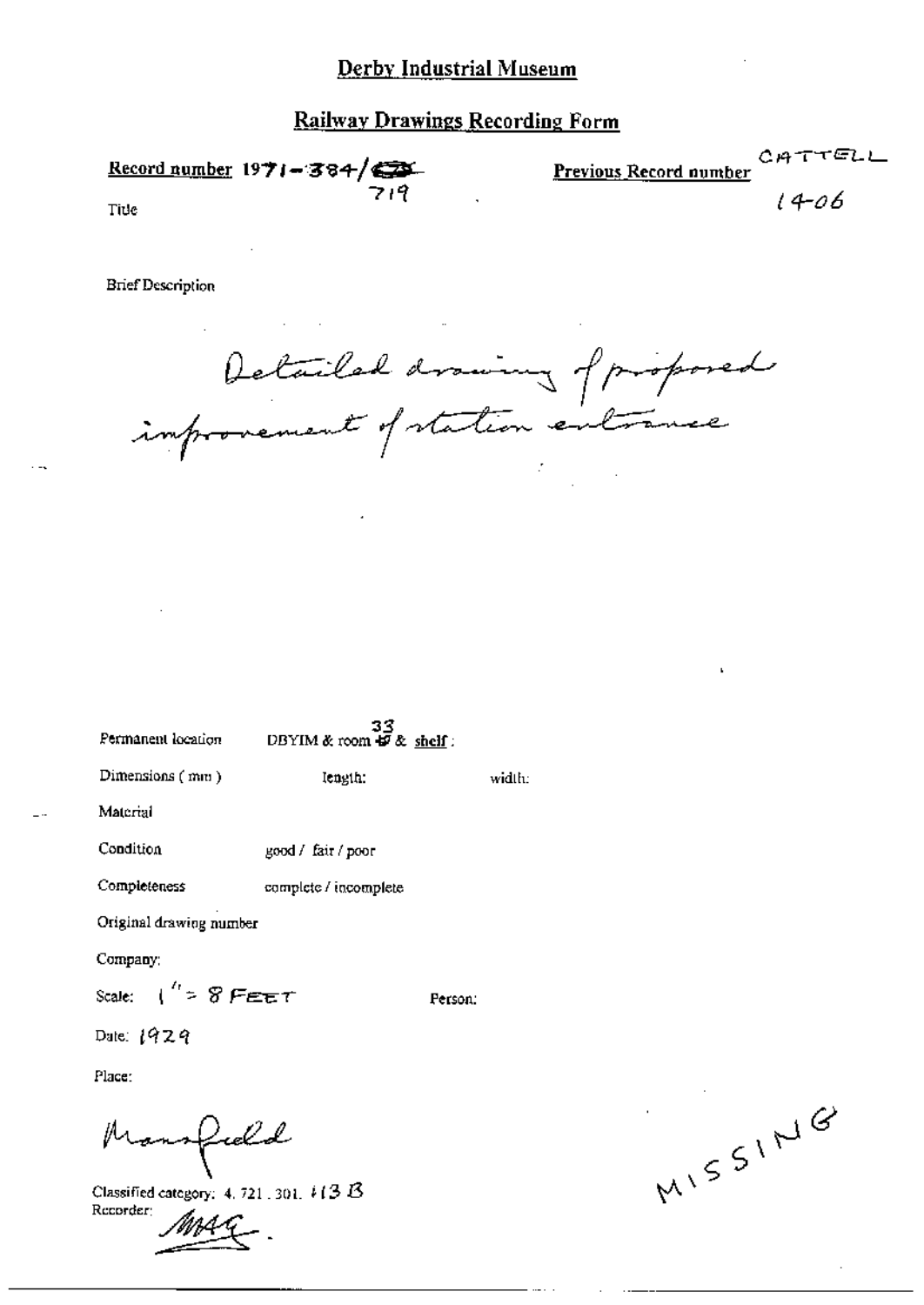#### **Railway Drawings Recording Form**

<u>Previous Record number</u>  $MRP/32/852$ Record number 1997-5/7  $65$ Midland Railway Title Mansfield & Worksop Branch Plan of Approach to Mansfield Station **Brief Description** Plan showing Monsfield Station area between Belinders Road and Albert Street Queen Street function. Route of 2'9"×2 sever & drainpipes - blue. in a gas propes - queen. " water " - yellow. ίV. MR boundary - Chie Adyacent Raildings show. Permanent location DBYIM & room 49 & shelf:  $97$ length:  $735$  width: 490 Dimensions (mm) Troingpoperon poper on foloric Material Condition good / fair / poor Completeness complete / incomplete

 $.338$ 

Person:

Company: MR

Original drawing number

Scale:  $\int_0^{\prime\prime}$  = 4-0 FEET

Date:

Place:

Monsfield

Classified category: 4.721, 301,  $\uparrow$  **3**  $\upbeta$ Recorder:  $\mu$  as/ $\frac{s}{4}$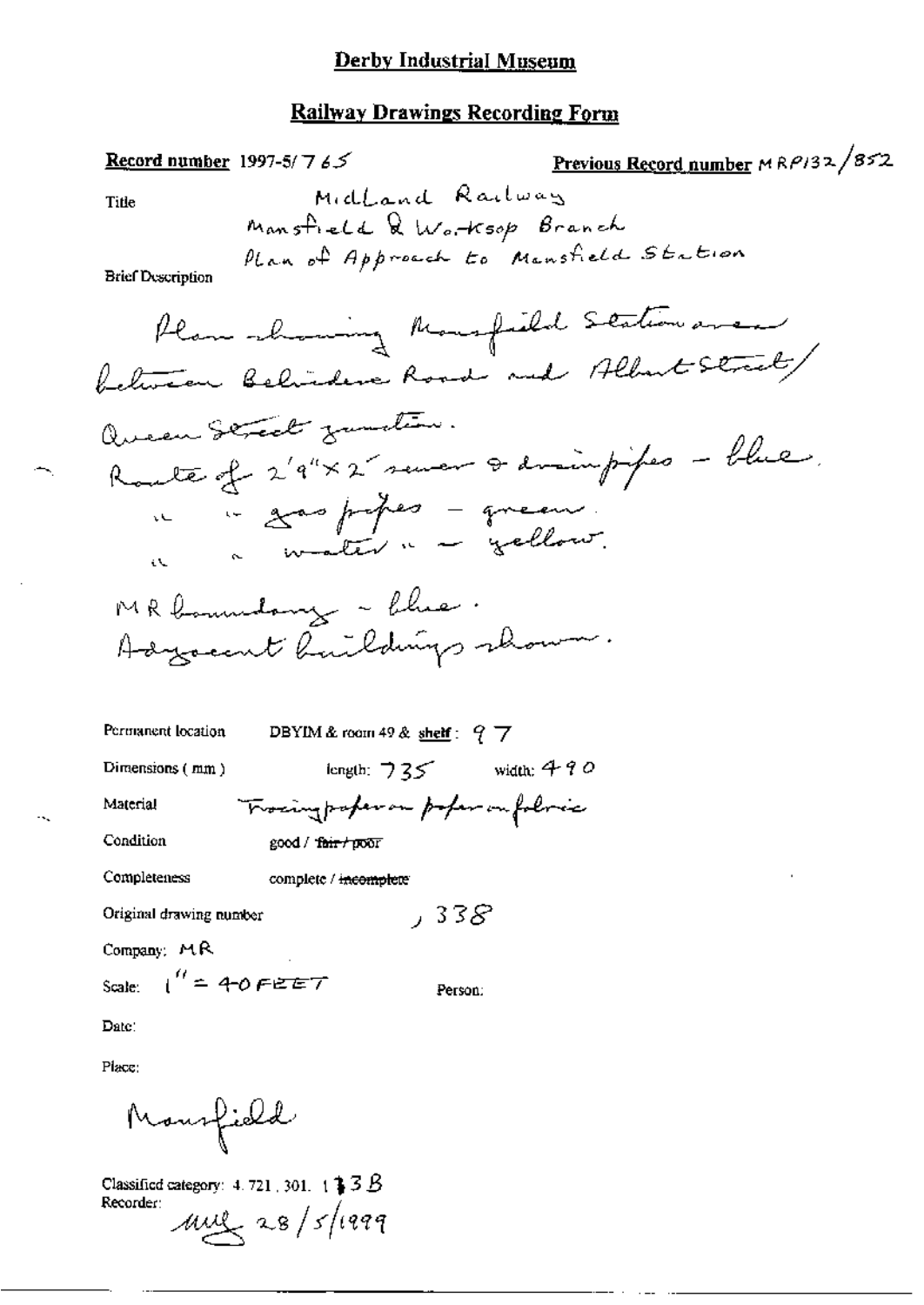Record number 1997-5/879. Previous Record number HRP132/969 MANSFIELD TO WORKSOP Title EnLarged PLan through the Town of Mansfield **Brief Description** Plan of town centre showing existing railway line from routh to Belvidere Street, proponed centre line of new alignment, viaded arch columns locations & areas of land readed penh - blue, - grey - green. Ourners offeded: Robert Hodgbinson John Carl , Clementina Mary Orton, Wen Maltey Samuel Cooper. John Tweltridge. Samuel Ward. Toreph David & Harrielt Serte. George Neale. Trustees of Mansfield Churcho School Estates. George Blytte. DBYIM & room  $49$  & shelf:  $126$ Permanent location width:  $660$ George Greau.  $_{\rm length:}$   $153O$ Dimensions (mm) Samuel William Paper on poper me falres Siddons. Material Condition good / fair / poor Completeness complete / incomplete --Original drawing number

Company:  $M \rightarrow$ 

Scale:  $1'' = 40$ FEET

Date:

Place:

Mansfield

Classified category:  $4.721,301,113B$ Recorder:  $1110$   $17/9/1999$ 

Person: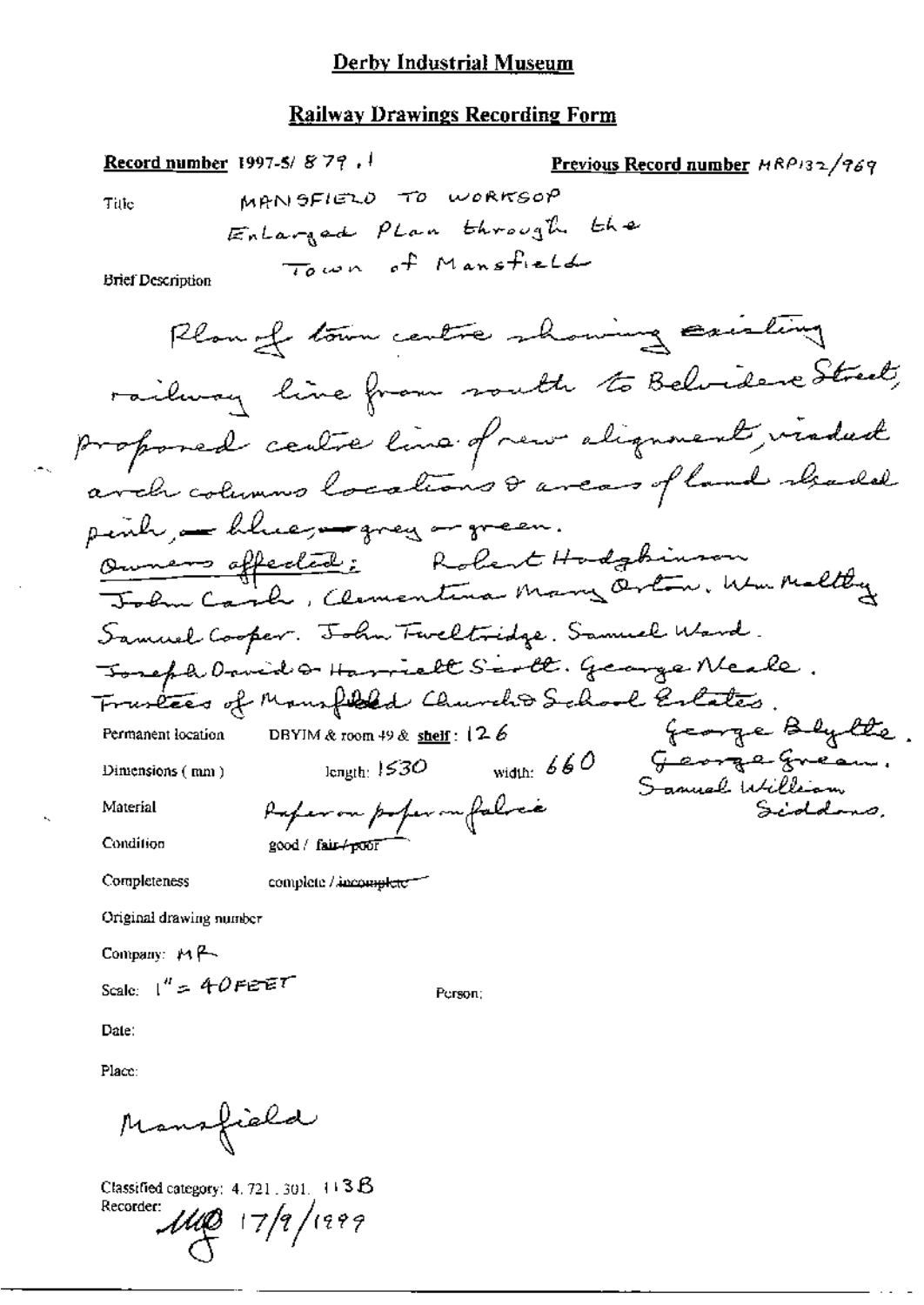Record number 1997-5/879, 2. Previous Record number  $A R P 3 2 / 769$ MANSFIELD TO WORKSOP Title EnLarged PLan through the Town of Mansfield **Brief Description** Plan of town centre showing existing railway tive from routh to Belvidere Street, proposed contre line of new alignment, avents of land oppofenty charled park. Owners offeded John Carl, Robert Hodgkinson. Win Malting. Clamentina Mary Orton, Philip Websler. Samuel Cooper. John Sanson , Wm Sills, Samuel Ward. George Neal Toreph Dovid & Harriot Scott, George Blytte. Frankses of Mansfield Clunch & School Rotate. Samuel Welleam Siddoms : George Green. Eliza & JaStavenson. Permanent location DBYIM & room 49 & shelf :  $(2.6$ width:  $660$ length:  $1530$ Dimensions (mm) Paperon popernifolice Material Condition  $good /$  fair- $i$ -poor Completeness complete / incomplete<sup>-1</sup> Original drawing number Company:  $H \rightarrow$ Scale:  $1'' = 40$ FEET Person: Date:

Place:

Mansfield

Classified category:  $4.721$  ,  $301$ ,  $113$   $\textcircled{\textsc{5}}$ Recorder:

 $\mathcal{U}\!\!\!\mathcal{Q}$  17/9/1999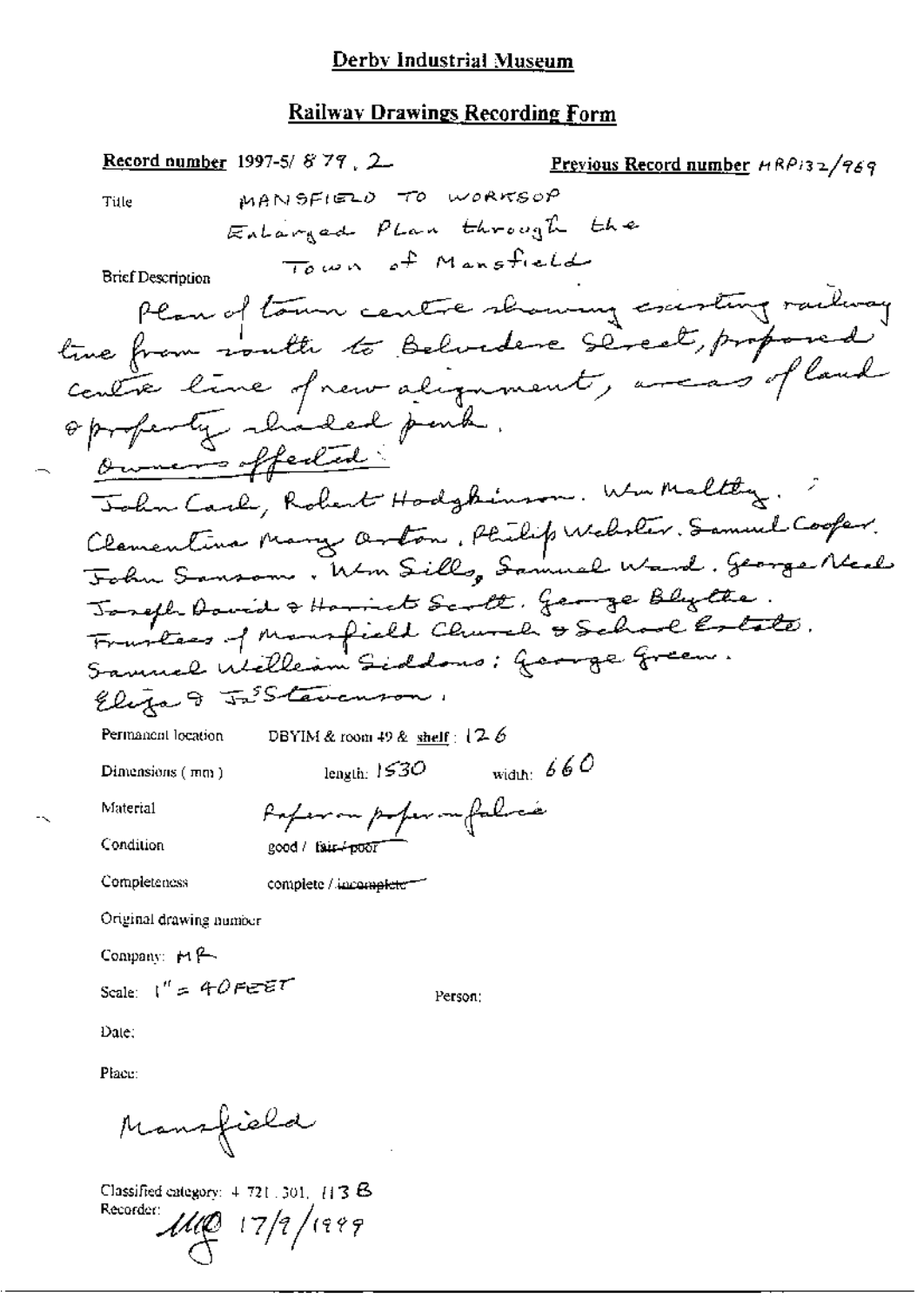MANSFIELD TO WORKSOP

EnLarged PLan through the

Town of Mansfield

Previous Record number HRP132/969

plan of town centre showing existing<br>railway line from south with new digment of station over with road layout, new trades (feutpencil). Station access from Believe Street or zumsten of Albert

Record number 1997-5/879, 3

Title

**Brief Description** 

Street/Queen Street.

Permanent location

DBYIM & room 49 & shelf :  $\{2, 6\}$ 

Dimensions (mm)

width:  $660$ length:  $1530$ 

Condition

Material

Paper on paper in falsa's good / faic+poor

Completeness

complete / incomplete<sup>---</sup>

Original drawing number

Company:  $H_1^2$ 

Scale:  $1^{n} = 40$ FEET

Person:

Date:

Place:

Monsfield

Classified category: 4, 721, 301, 113 8 Recorder:

 $1110$   $17/7/1999$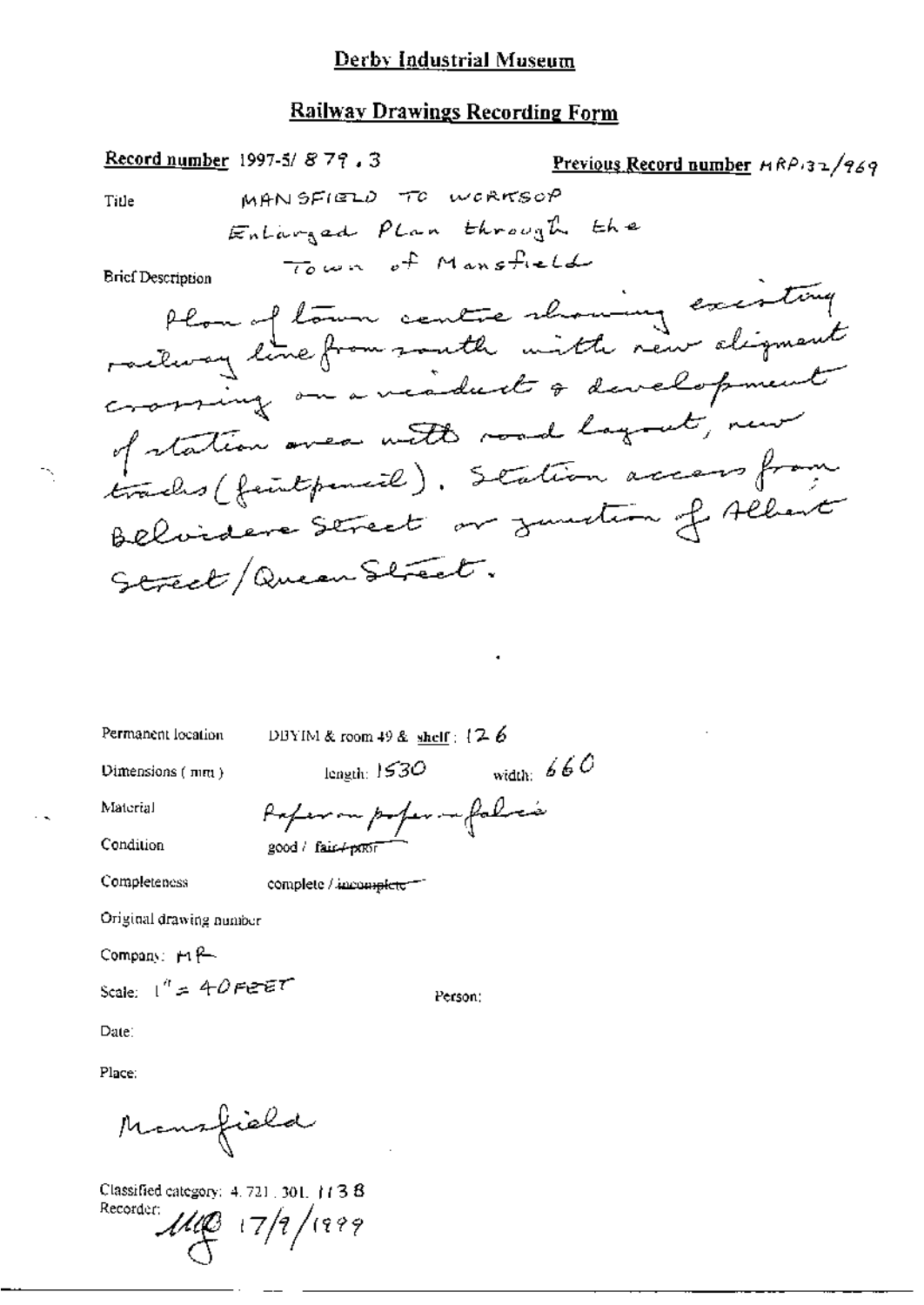### Railway Drawings Recording Form

Previous Record number MR P132 /55 Record number 1997-5/ $62$ Midland Railway Title Mansfield & Washiop Brouch **Brief Description** Section & Cross sections of Belvidere Road and Tenter Lane (now Victoria Street) showing road levels & retaining walls.

Permanent location

DBYIM & room 49 & shelf :  $56$ 

Dimensions (mm)

length:  $(2,0,0)$ width:  $520$ 

Person:

Material

Condition Completeness

complete / incomplete

Original drawing number  $\overline{7}$  O 9

Company: MR

Scale:  $1'' = 20$   $\epsilon$ 

Date:

Place:

Maurfield

Classified category: 4, 721, 301, 113B Recorder: My afafrag7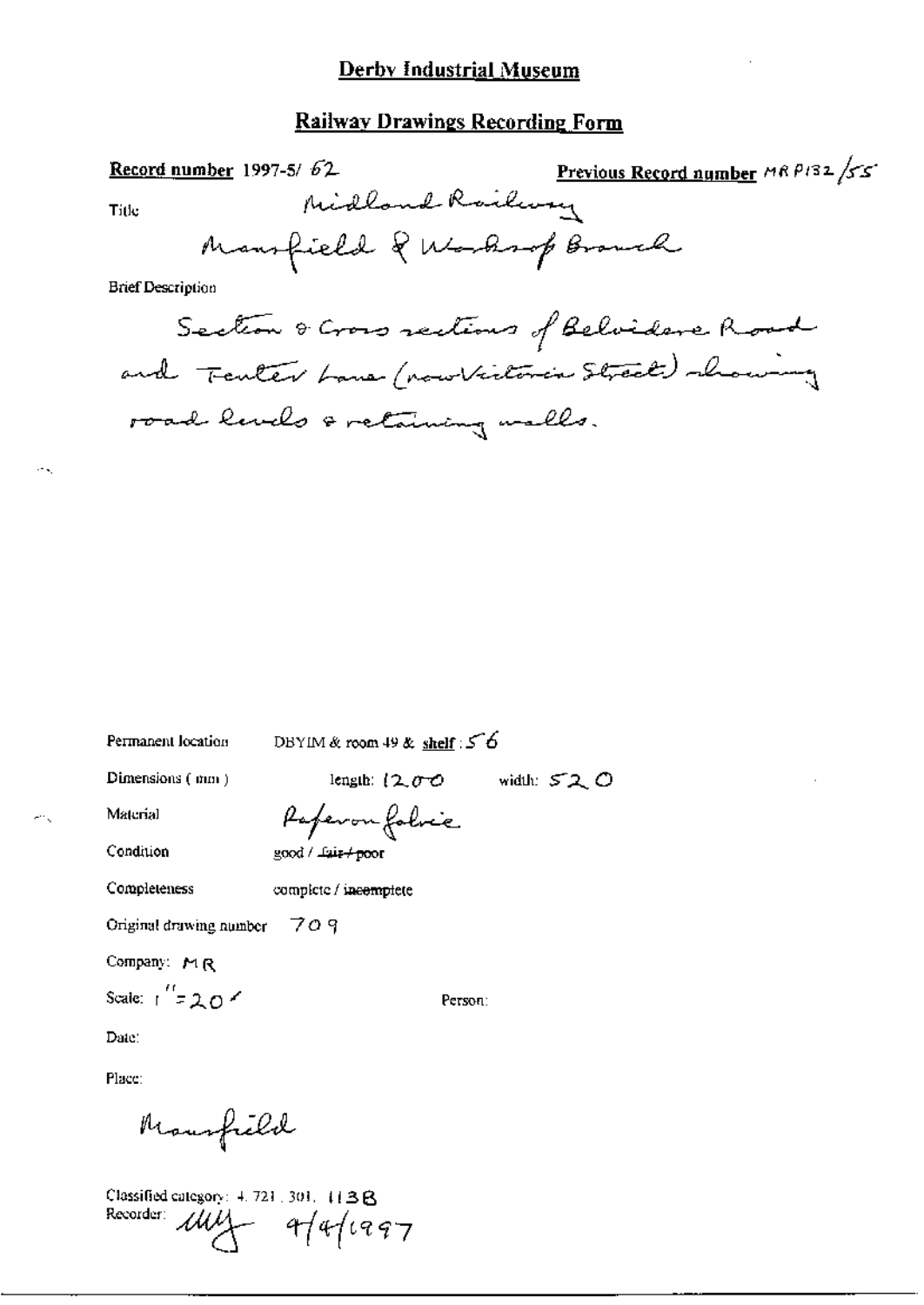### **Railway Drawings Recording Form**

| Record number         | 1997-5/523.1 | Previous Record number | MRPI32/587  |
|-----------------------|--------------|------------------------|-------------|
| Title                 |              | $M + d$ Land Red       | $R$ acblway |
| Mains field and World |              |                        |             |
| MathSETED-W000H00SE   |              | STATION                |             |

net Description

| Permanent location           | DBYIM & room 49 & shelf : $\cancel{8}3$ |                                  |
|------------------------------|-----------------------------------------|----------------------------------|
| Dimensions $(mn)$            |                                         | Ength: $1010$ width: $485$       |
| Material                     |                                         | Toracing paperson paperon fabric |
| Condition                    | good / fair / poor                      |                                  |
| Completeness                 | complete / incomplete-                  |                                  |
| Original drawing number      |                                         |                                  |
| Company: M R                 |                                         |                                  |
| Scale: $1'' = 4$ OF EET      |                                         | Person:                          |
| Date: $14 \text{ Hz}$ $1873$ |                                         |                                  |
| Place:                       |                                         |                                  |

Mansfield Woodbours

Classified category: 4, 721, 301, 8777) (3B 

 $\mathcal{L}(\mathcal{D}_\mathcal{A})$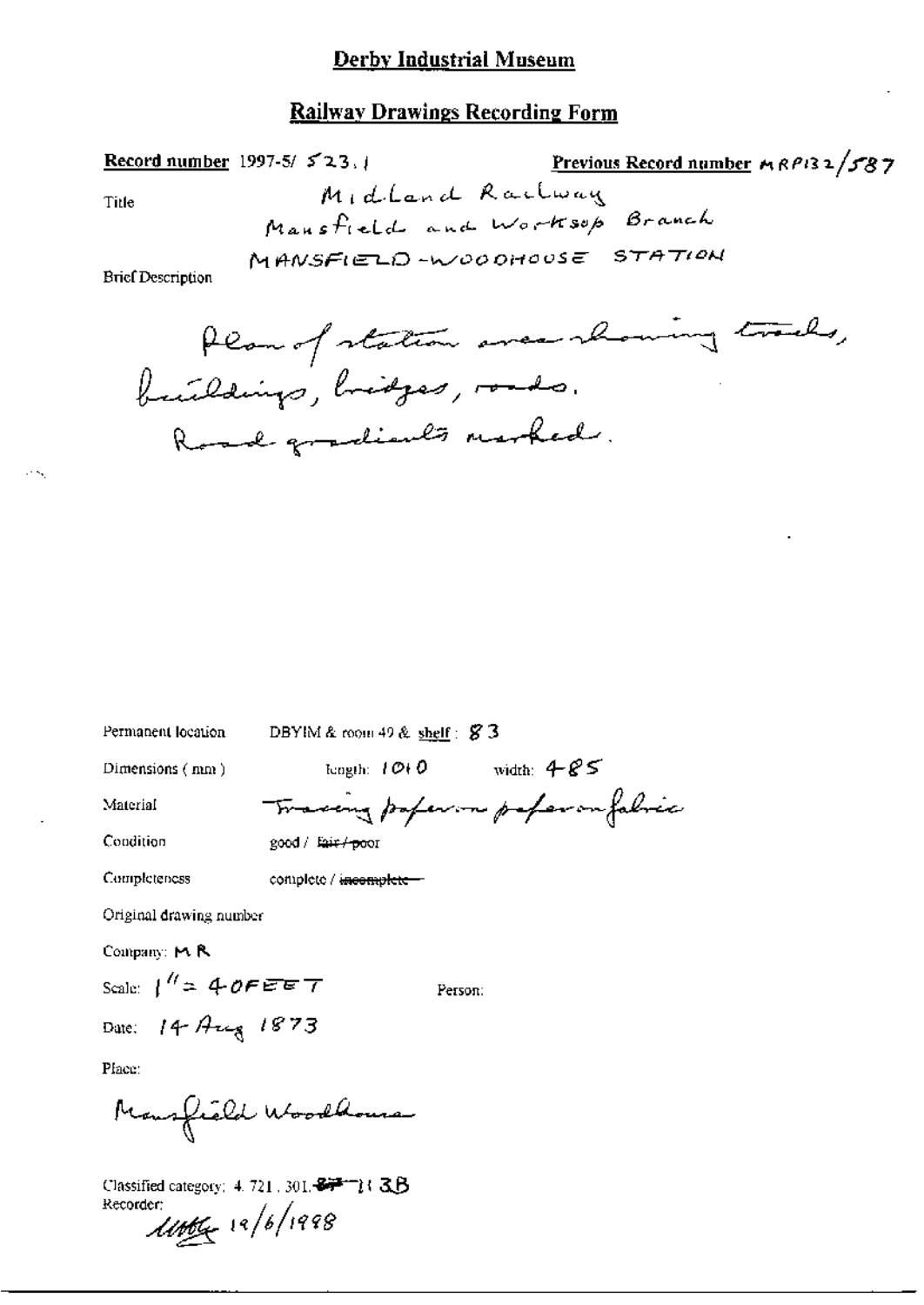### **Railway Drawings Recording Form**

### Record number 1997-5/523.2

Previous Record number  $MRP$  18  $2/58$  7

Title

**Brief Description** 

| Permanent location       | DBYIM & room 49 & shelf : $83$  |  |  |  |
|--------------------------|---------------------------------|--|--|--|
| Dimensions (mm)          | length; $990$ width: 635        |  |  |  |
| Material                 | Tracing poper on poper sufferie |  |  |  |
| Condition                | good / <i>fall / poor</i>       |  |  |  |
| Completeness             | complete / incomplete           |  |  |  |
| Original drawing number  |                                 |  |  |  |
| Company: $M \uparrow$    |                                 |  |  |  |
| Scale: $1'' = 40$ $PEET$ | Person:                         |  |  |  |
| Date:                    |                                 |  |  |  |
| Place:                   |                                 |  |  |  |
| Monofield Woodbouse      |                                 |  |  |  |

Classified category: 4, 721, 301, \$97-(13 B Recorder:  $4446/1998$ 

 $\sim \tau_{\rm g}$ 

 $\sim$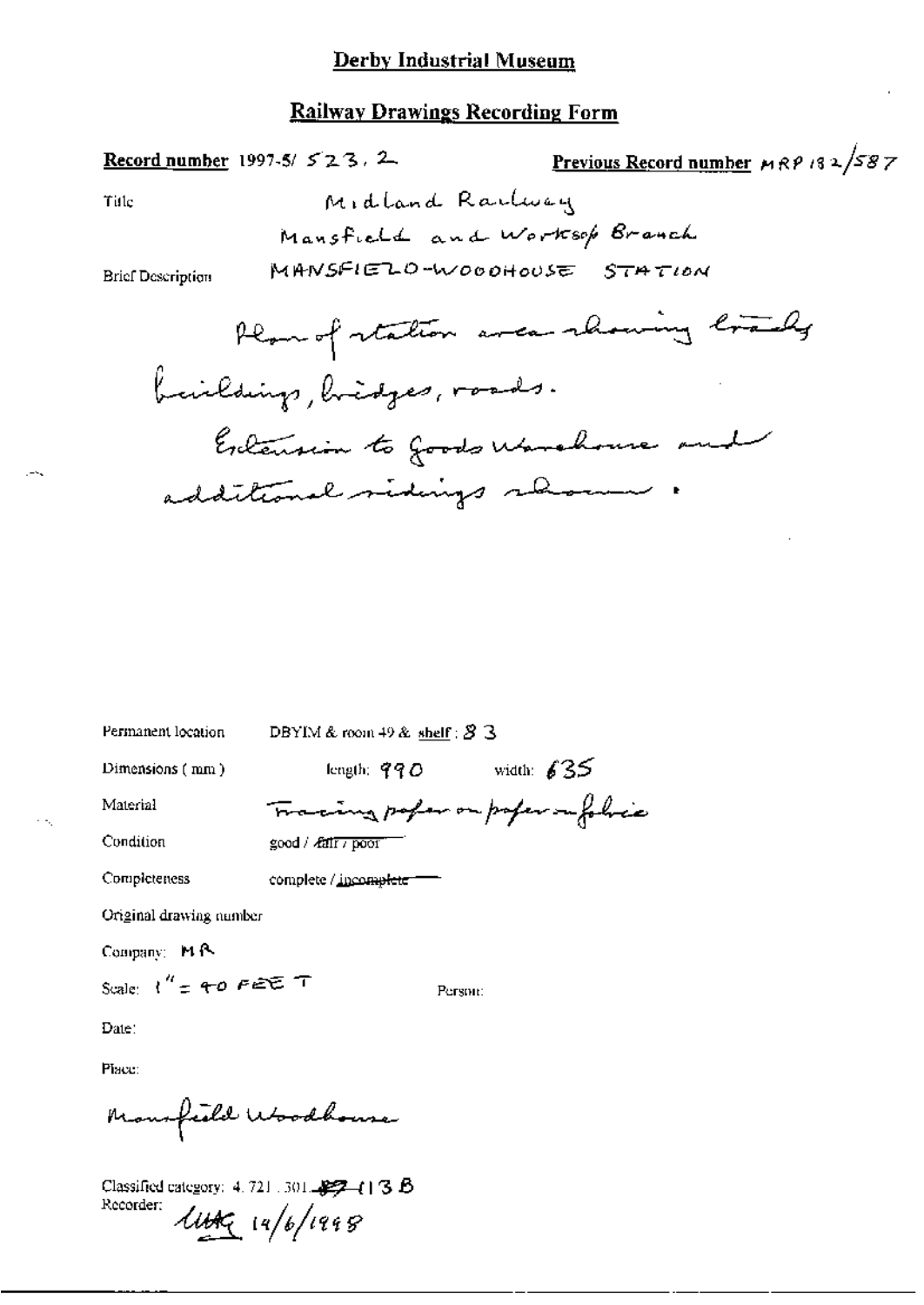#### **Railway Drawings Recording Form**

Previous Record number MAP132/587 Record number  $1997-5/523.3$ Midland Railway Title Mansfield and Worksop Branch Brief Description MANSFIELD-WOODHOUSE STATION

Plan of station area showing tracks, buildings, hidges and roads. Good rections drown at 1 comme intervals home In 56 cm (routh end of station) to In 72 cm (north end of goods good) showing ground profile a retaining walls.

| Permanent location                                                | DBYIM & room 49 & shelf : $83$ |                                     |  |  |
|-------------------------------------------------------------------|--------------------------------|-------------------------------------|--|--|
| Dimensions (mm)                                                   | length: †† f                   | width: $670$                        |  |  |
| Material                                                          |                                | Tracing poper imporper on following |  |  |
| Condition                                                         | good / <del>fair /</del> poor  |                                     |  |  |
| Completeness                                                      | complete / incomplete          |                                     |  |  |
| Original drawing number                                           |                                | ,455                                |  |  |
| Company: $M_{\text{R}}$                                           |                                |                                     |  |  |
| Scale: $1'' = 4-O$ P ETE T<br>Person:                             |                                |                                     |  |  |
| Date:                                                             |                                |                                     |  |  |
| Place:                                                            |                                |                                     |  |  |
| Maurfield Woodhouse                                               |                                |                                     |  |  |
| Classified category: $4.721 - 301$ $\overrightarrow{363} + 11.38$ |                                |                                     |  |  |

Recorder:  $\mu$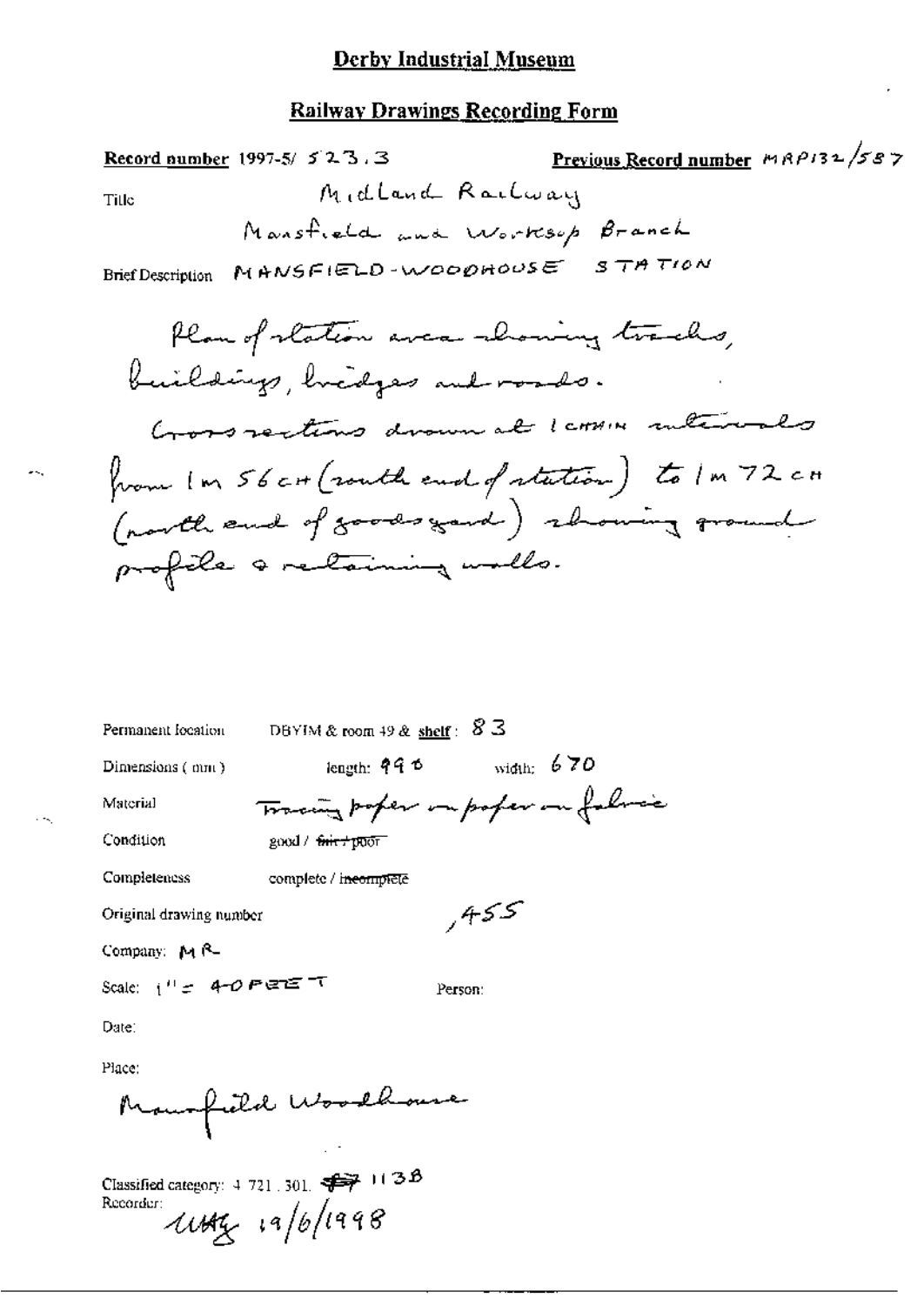### **Railway Drawings Recording Form**

<u>Previous Record number</u>  $MRP/32/587$ Record number 1997-5/523.4-Sections of Roads to Brooke's Quarry Title at Mansfield Woodhouse Station

**Brief Description** 

| Permanent location | DBYIM & room 49 & shelf: $8.3$ |  |  |
|--------------------|--------------------------------|--|--|
|                    |                                |  |  |

length:  $660$ 

Dimensions (mm)

width:  $440$ 

Person:

Material

Condition

good / fair / poor

Paper

Completeness complete (incomplete

Original drawing number

Company: MR

Scale:  $HOR(Z)$ ;  $T = 12HAN$ <br> $VER(T)$ ;  $T = 10FEE$ 

Date:

Place:

Mansfield Woodbouse

Classified category: 4, 721, 301,  $\overrightarrow{ST}$  + 1.13  $\overrightarrow{B}$  $\mu$   $\sqrt{2}$   $19/6$   $1998$ Recorder: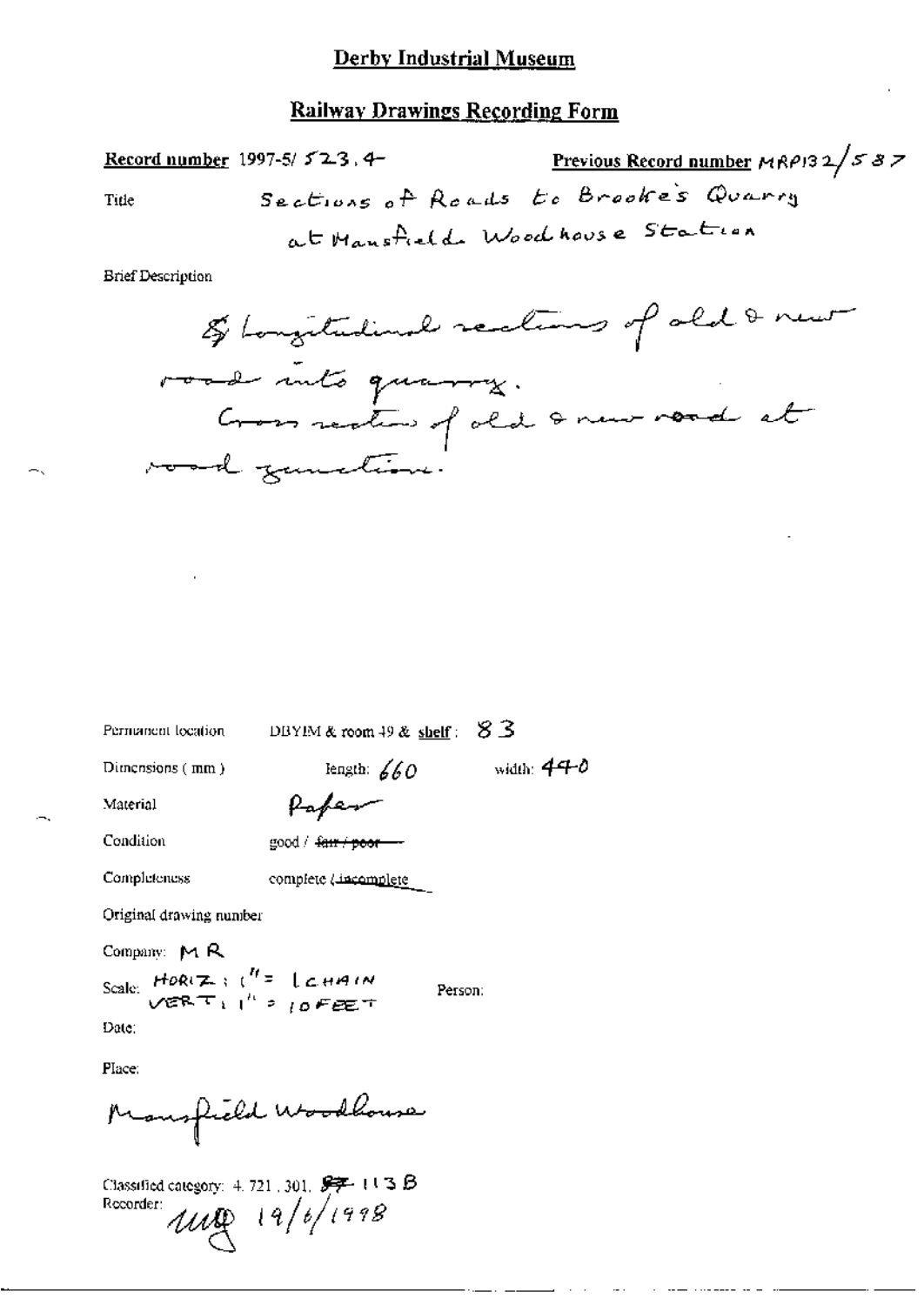Previous Record number  $MRP$ 13 2/587 Record number 1997-5/ $\leftrightarrow$  523.5 Midland Railway Title Mansfield & Worksop Branch

**Brief Description** 

Permanent location

DBYIM & room  $49$  & shelf:  $93$ 

fafer on falric

Dimensions (mm)

length:  $440$  width:  $660$ 

Condition

Material

good / fair / pokir

Completeness

complete / insemplete"

Original drawing number

Company: M R

Scale:  $H\circ R(Z)$ ;  $\int_{a}^{b} f(x) dx = \int_{C} H A M$ 

Person:

Date: 10 May 1870

Place:

Manufield Woodbouse

Classified category: 4, 721, 301,  $\cancel{37}$   $\cancel{1/38}$ Recorder  $\mu$ 08 12/6/1998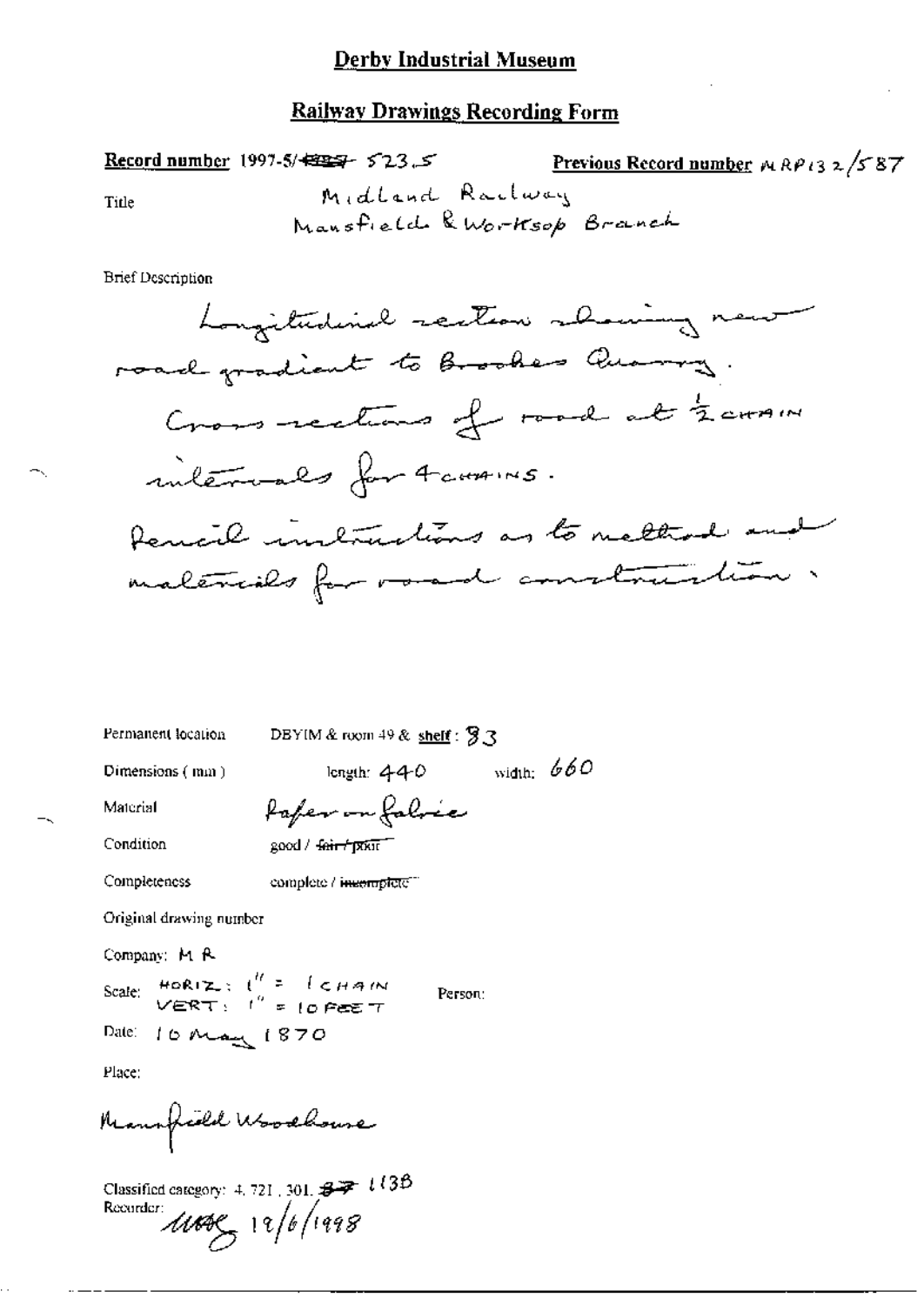### **Railway Drawings Recording Form**

Record number 1997-5/899, 1

Previous Record number 
$$
\mu \ell \ell / 3
$$
 2/992

Title

ж,

**Brief Description** 



 $\sim$ 

| Permanent location       | ( A /<br>DBYIM & room $49$ & shelf :   |
|--------------------------|----------------------------------------|
| Dimensions (mm)          | width: $390$<br>length: $\sqrt{7}$ 4.0 |
| Material                 | Paper on folved                        |
| Condition                | good / <del>fair / poor</del> 1        |
| Completeness             | complete / incomplete                  |
| Original drawing number  | , so 8                                 |
| Company: $M \mathcal{R}$ |                                        |
| Scale:                   | Purson:                                |
| Dale: $1899$             |                                        |
| Place:                   |                                        |

Pleaschy Jon

Classified category:  $4$  721, 301,  $(138$ Recorder: 11199 1/10/1999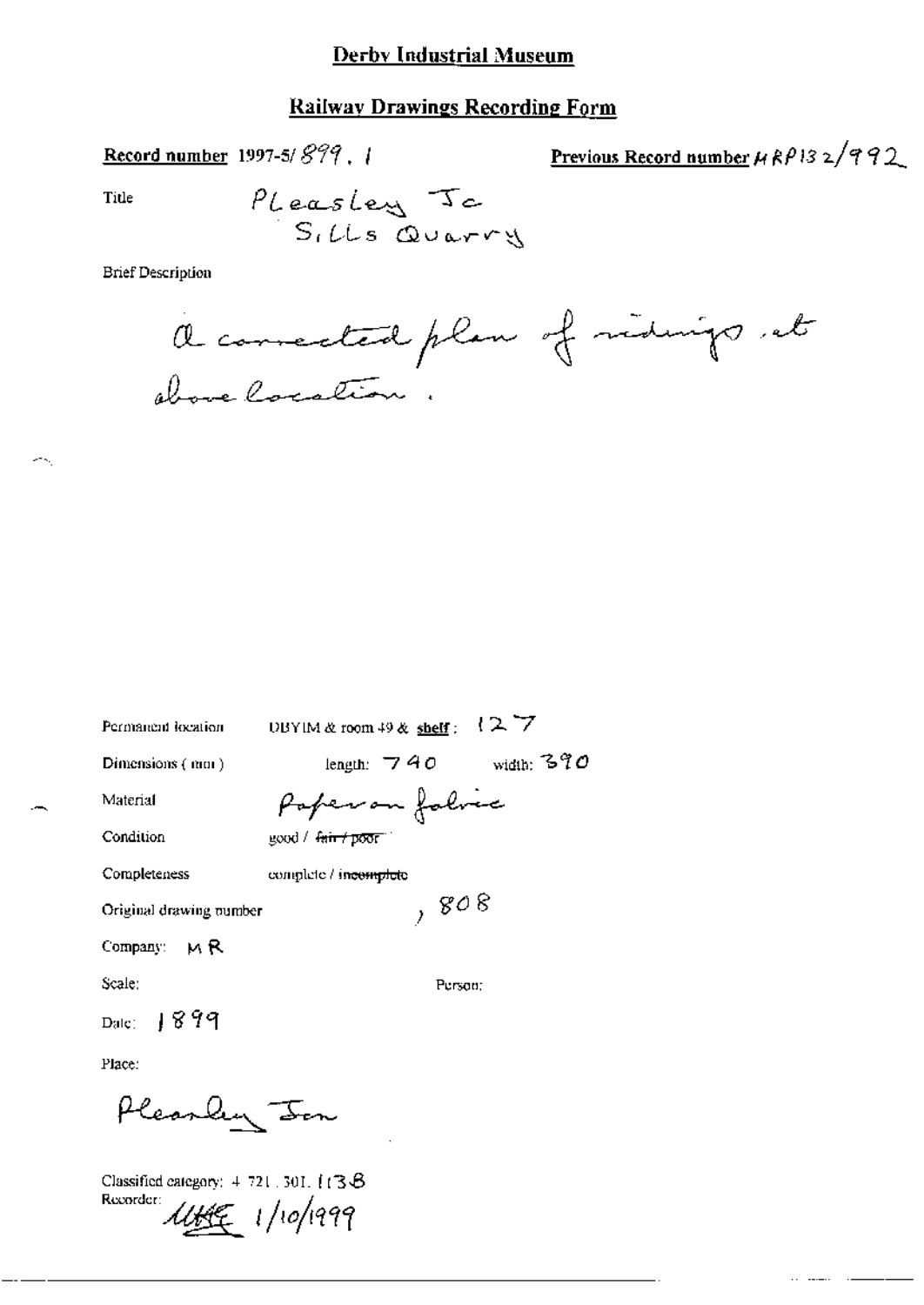### **Railway Drawings Recording Form**

Record number 1997-5/  $899$ , 2.

Previous Record number  $MRP132/992$ 

Title

**Brief Description** 

averlay of part of ridings, new layout? Attached to 1997-5/899.1

Permanent focation

DBYIM & room  $49$  & shelf :  $1277$ 

Dimensions  $(mm)$ 

length:  $695$  width:  $280$ 

Person:

Material Condition

 $\sim$ 

Tracing fabric good / fairy poor

Completeness complete / incomplete

Original drawing number

Company:

Scale:

Date:

Place:

Reacher Ten

Classified category:  $4.721 \pm 301$ ,  $(13B)$ Recorder:  $\mu$  /1/10/1999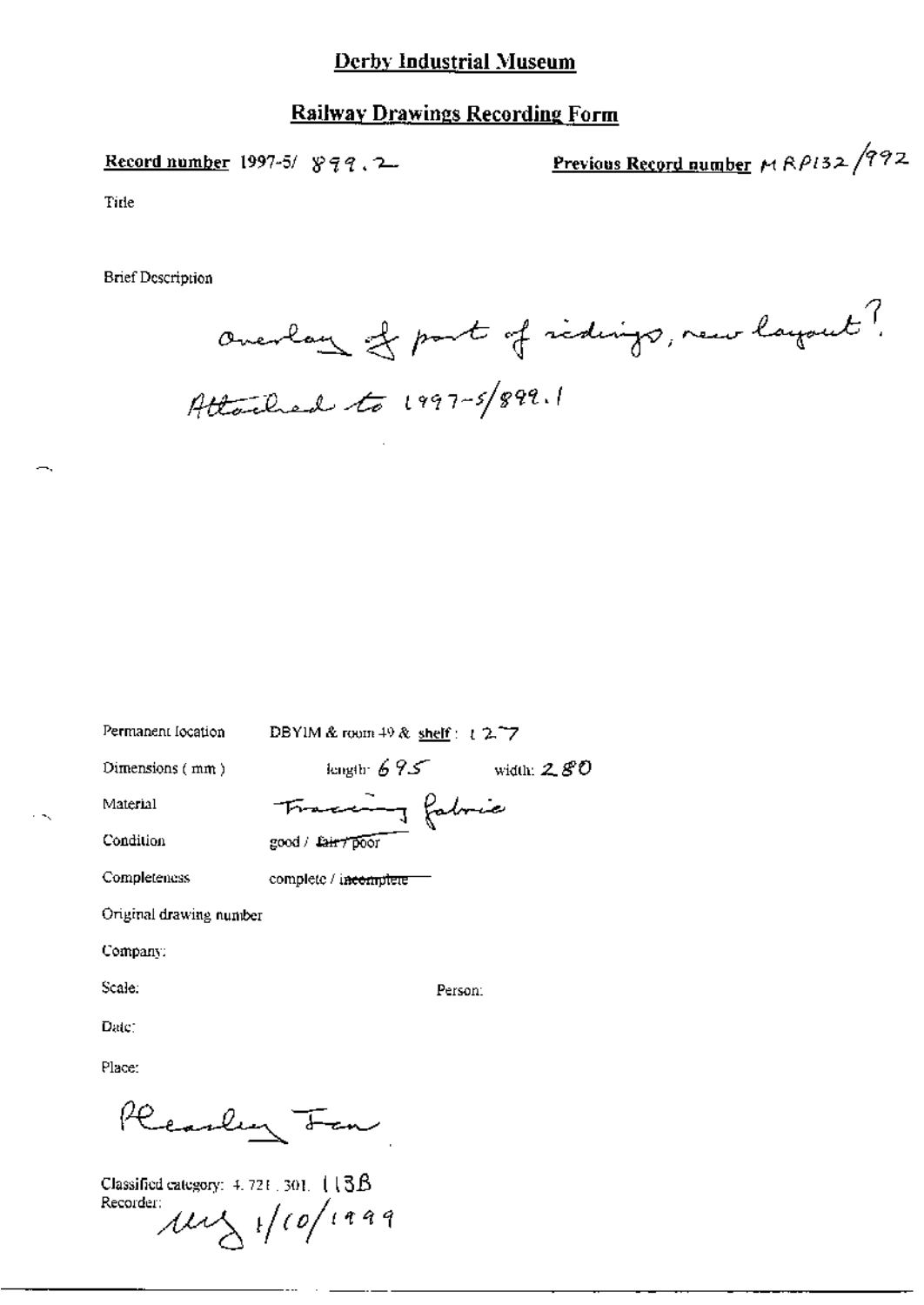#### Railway Drawings Recording Form

Record number 2005-496/14 Previous Record number  $L.M.S.R.$ Title ELMTON & CRESWELL JUNC. ECONOMY SCHEME **Brief Description** Plan of tracks, reguls, track circuits and table of electric locking. gradint profiles. Stavely  $\frac{100}{11}$   $\frac{5.8}{11}$ Mansfield Worksop **EF**<br>DBYIM & room **to** & shelf:  $123$ Permanent location width:  $400$ length:  $\frac{1}{2}$   $\frac{1}{2}$   $\frac{1}{2}$   $\frac{1}{2}$ Dimensions (mm) Tracety folice Material Condition good / fair / poor Completeness complete / incomplete Original drawing number  $A/684/44$ Company: LMSR Scale: Person: Date: Place: ELMTON & CRESWELL  $T$ UN  $\subset$ Classified category: 4, 721, 301,  $\sharp$  [3 $B$ ], 118 $B$ Recorder:

 $11198$   $10/3/2006$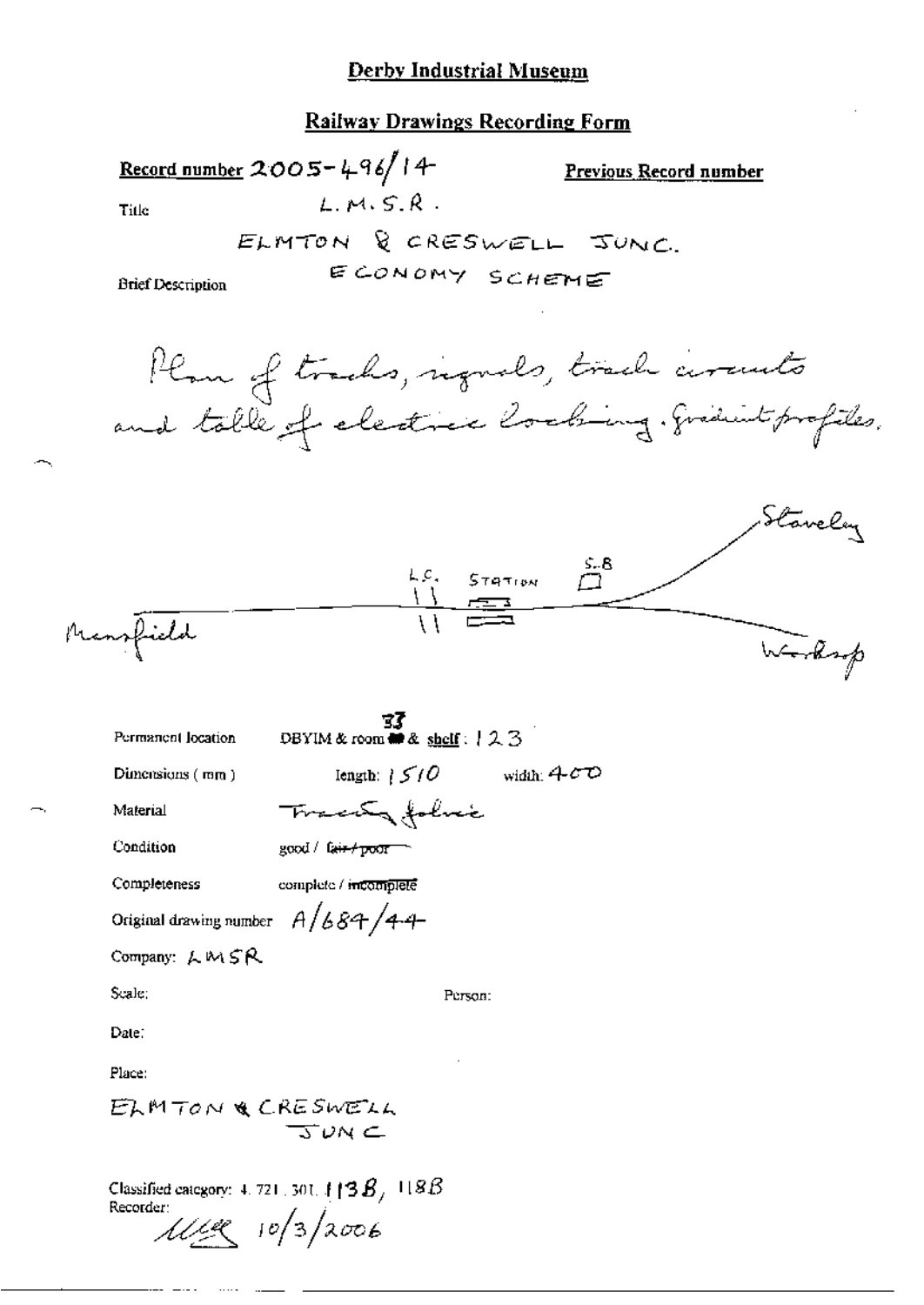### **Railway Drawings Recording Form**

Record number 1997-5/ $95$ 

<u>Previous Record number</u>  $\mu$ RP132 /1053

Title

Mansfield Worksop Line

Section shewing Masonry in Creswell Tunnel

**Brief Description** 

Dimensioned ractions of turnal correction. Lineardetails of turnal lining.

| Permanent location      | DBYIM & room 49 & shelf: $130$       |
|-------------------------|--------------------------------------|
| Dimensions (mm)         | width: $390$<br>length: $1060$       |
| Material                | Traces profession profession follows |
| Condition               | good / Fris / poor                   |
| Completeness            | complete / immaglete-                |
| Original drawing number | 220                                  |
| Company: $H R$          |                                      |
| Scale:                  | Person:                              |
| Date:                   |                                      |
| Place:                  |                                      |
| مكمسسس                  |                                      |

Classified category:  $4-721$ , 301, 113 $\beta$ Recorder  $\mu$  $\mu$   $\gamma$  /11/1999